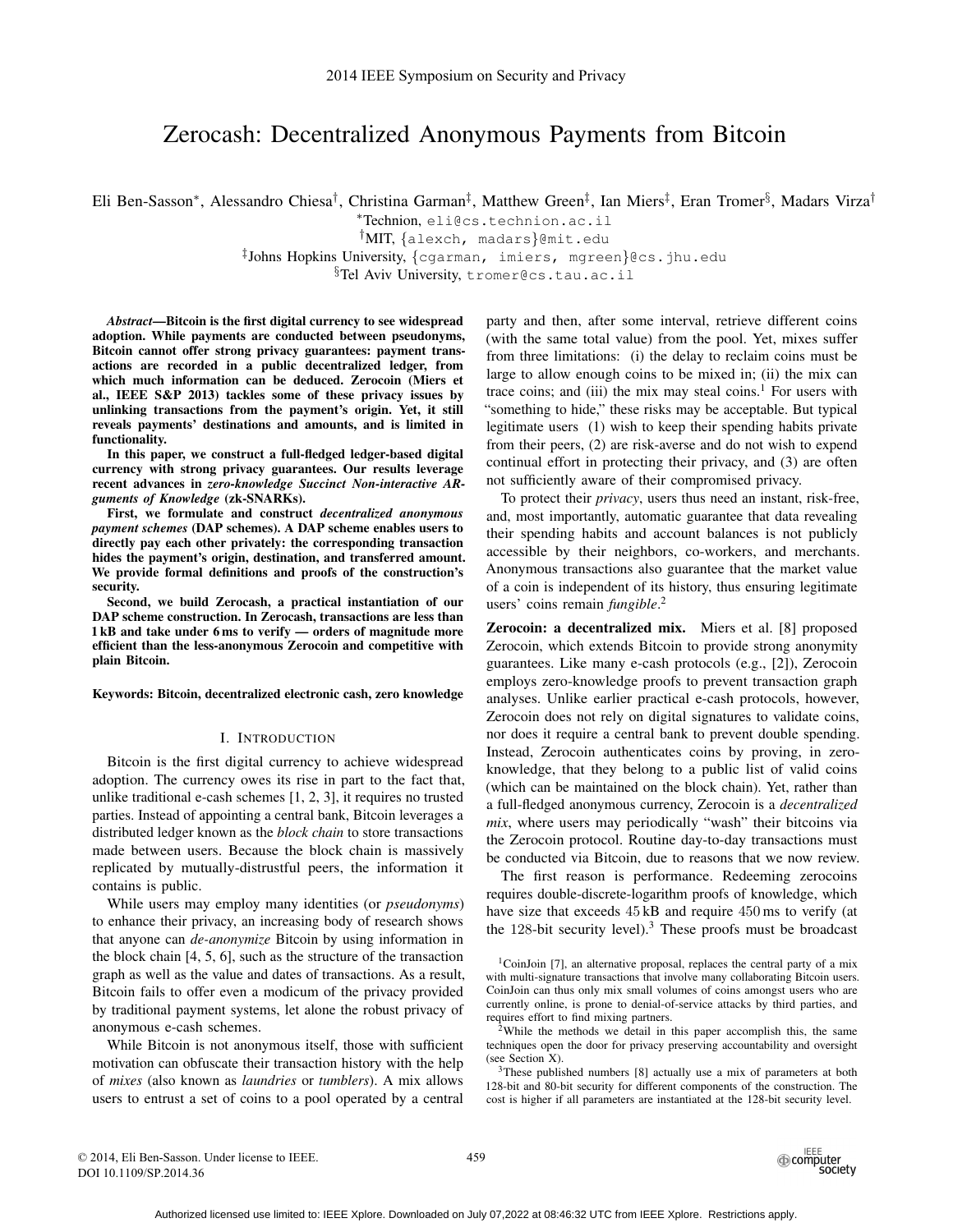through the network, verified by every node, and permanently stored in the ledger. The entailed costs are higher, by orders of magnitude, than those in Bitcoin and can seriously tax a Bitcoin network operating at normal scale.

The second reason is functionality. While Zerocoin constitutes a basic e-cash scheme, it lacks critical features required of full-fledged anonymous payments. First, Zerocoin uses coins of fixed denomination: it does not support payments of exact values, nor does it provide a means to make change following a transaction (i.e., divide coins). Second, Zerocoin has no mechanism for one user to pay another one directly in "zerocoins." And third, while Zerocoin provides anonymity by unlinking a payment transaction from its origin address, it does not hide the amount or other metadata about transactions occurring on the network.

Our contribution. In this work we address the aforementioned issues via two main contributions.

(1) We introduce the notion of a *decentralized anonymous payment scheme*, which formally captures the functionality and security guarantees of a full-fledged decentralized electronic currency with strong anonymity guarantees. We provide a construction of this primitive and prove its security under specific cryptographic assumptions. The construction leverages recent advances in the area of zero-knowledge proofs. Specifically, it uses *zero-knowledge Succinct Non-interactive ARguments of Knowledge* (zk-SNARKs) [9, 10, 11, 12, 13, 14, 15, 16].

(2) We achieve an implementation of the above primitive, via a system that we call Zerocash. Compared to Zerocoin, our system (at 128 bits of security):

- Reduces the size of transactions spending a coin by 97.7%.
- Reduces the spend-transaction verification time by 98.6%.
- Allows for anonymous transactions of variable amounts.
- Hides transaction amounts and the values of coins held by users.
- Allows for payments to be made directly to a user's fixed address (without user interaction).

To validate our system, we measured its performance and established feasibility by conducting experiments in a test network of 1000 nodes (approximately  $\frac{1}{16}$  of the unique IPs in the Bitcoin network and  $\frac{1}{3}$  of the nodes reachable at any given time [17]). This inspires confidence that Zerocash can be deployed as a fork of Bitcoin and operate at the same scale. Thus, due to its significantly improved functionality and performance, Zerocash makes it possible to entirely replace traditional Bitcoin payments with anonymous alternatives.

Concurrent work. The idea of using zk-SNARKs in the setting of Bitcoin was first presented by one of the authors at Bitcoin 2013 [18]. In concurrent work, Danezis et al. [19] suggest using zk-SNARKs to reduce proof size and verification time in Zerocoin; see Section IX for a comparison.

## *A. zk-SNARKs*

We now sketch in more technical terms the definition of a zk-SNARK; see Section II for more details. A zk-SNARK is a non-interactive zero-knowledge proof of knowledge that is *succinct*, i.e., for which proofs are very short and easy to verify. More precisely, let  $\mathcal L$  be an NP language, and let  $C$  be a nondeterministic decision circuit for  $\mathcal L$  on a given instance size  $n.$  A zk-SNARK can be used to prove and verify membership in  $\mathcal{L}$ , for instances of size n, as follows. After taking C as input, a trusted party conducts a one-time setup phase that results in two public keys: a proving key pk and a verification key vk. The proving key pk enables any (untrusted) prover to produce a proof  $\pi$  attesting to the fact that  $x \in \mathcal{L}$ , for an instance  $x$  (of size  $n$ ) of his choice. The non-interactive proof π is *zero knowledge* and a *proof of knowledge*. Anyone can use the verification key vk to verify the proof  $\pi$ ; in particular zk-SNARK proofs are publicly verifiable: anyone can verify  $\pi$ , without ever having to interact with the prover that generated π. Succinctness requires that (for a given security level)  $π$  has *constant size* and can be verified in time that is linear in  $|x|$ (rather than linear in  $|C|$ ).

#### *B. Decentralized anonymous payment schemes*

We construct a *decentralized anonymous payment (DAP) scheme*, which is a decentralized e-cash scheme that allows direct anonymous payments of any amount. See Section III for a formal definition. Here, we outline our construction in six incremental steps; the construction details are in Section IV.

Our construction functions on top of any ledger-based base currency, such as Bitcoin. At any given time, a unique valid snapshot of the currency's *ledger* is available to all users. The ledger is a sequence of *transactions* and is appendonly. Transactions include both the underlying currency's transactions, as well as new transactions introduced by our construction. For concreteness, we focus the discussion below on Bitcoin (though later definitions and constructions are stated abstractly). We assume familiarity with Bitcoin [20] and Zerocoin [8].

Step 1: user anonymity with fixed-value coins. We first describe a simplified construction, in which all coins have the same value of, e.g., 1BTC. This construction, similar to the Zerocoin protocol, shows how to hide a payment's origin. In terms of tools, we make use of zk-SNARKs (recalled above) and a commitment scheme. Let COMM denote a statistically-hiding non-interactive commitment scheme (i.e., given randomness  $r$  and message  $m$ , the commitment is  $c := \text{COMM}_r(m)$ ; subsequently, c is opened by revealing r and m, and one can verify that  $COMM<sub>r</sub>(m)$  equals c).

In the simplified construction, a new coin  $c$  is minted as follows: a user u samples a random *serial number* sn and a *trapdoor* r, computes a *coin commitment* cm :=  $COMM_r(\text{sn})$ , and sets  $\mathbf{c} := (r, \mathsf{sn}, \mathsf{cm})$ . A corresponding mint transaction tx<sub>Mint</sub>, containing cm (but not sn or  $r$ ), is sent to the ledger; t $x_{\text{Mint}}$  is appended to the ledger only if u has paid 1 BTC to a backing escrow pool (e.g., the 1BTC may be paid via plaintext information encoded in  $tx_{Mint}$ ). Mint transactions are thus certificates of deposit, deriving their value from the backing pool.

Subsequently, letting CMList denote the list of all coin commitments on the ledger,  $u$  may spend c by posting a spend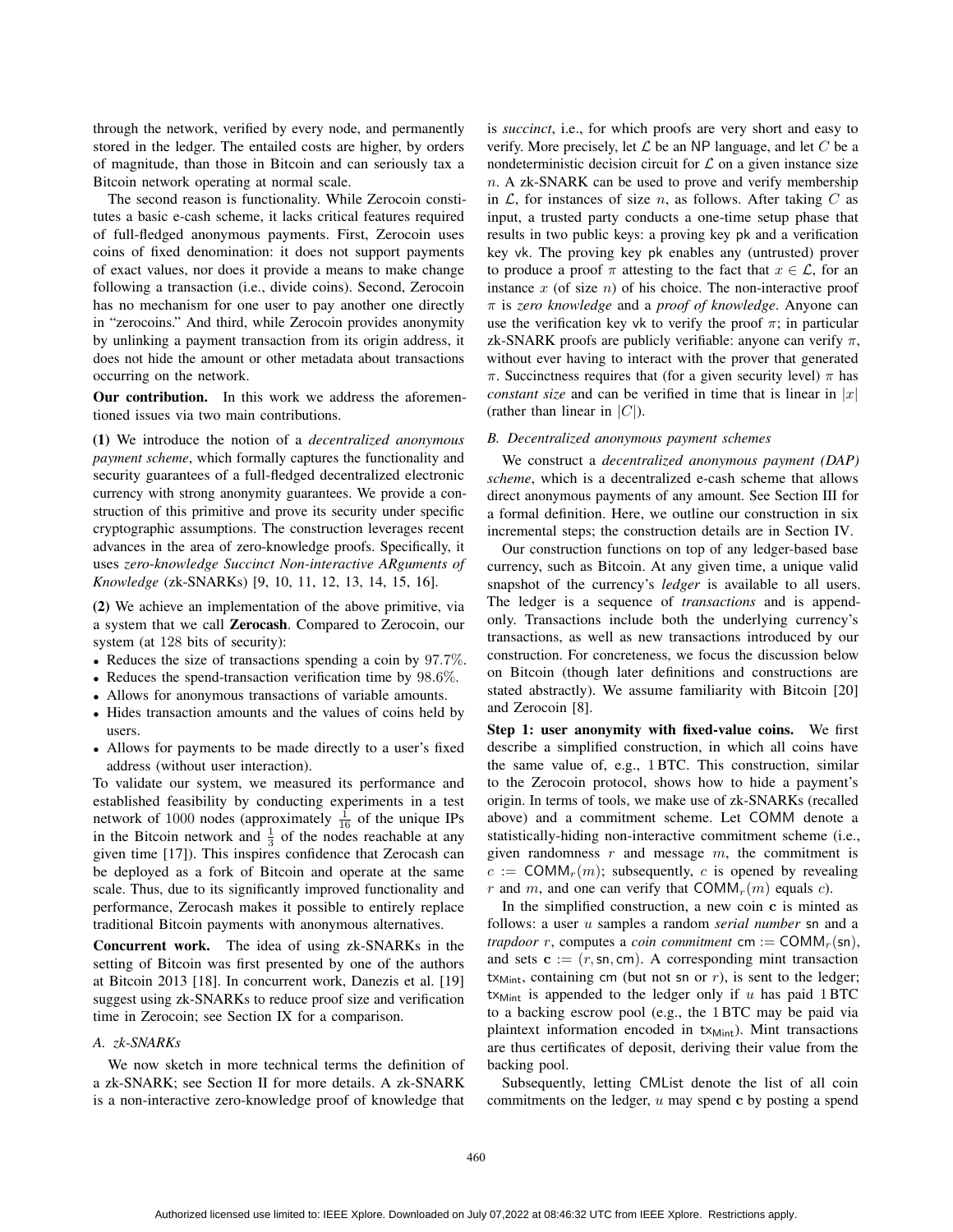transaction  $tx_{Spend}$  that contains (i) the coin's serial number sn; and (ii) a zk-SNARK proof π of the NP statement *"I know* r *such that* COMMr(sn) *appears in the list* CMList *of coin commitments"*. Assuming that sn does not already appear on the ledger (as part of a past spend transaction),  $u$  can redeem the deposited amount of  $1$  BTC, which u can either keep for himself, transfer to someone else, or immediately deposit into a new coin. (If sn does already appear on the ledger, this is considered double spending, and the transaction is discarded.)

User anonymity is achieved because the proof  $\pi$  is zeroknowledge: while sn is revealed, no information about  $r$ is, and finding which of the numerous commitments in CMList corresponds to a particular spend transaction tx<sub>Spend</sub> is equivalent to inverting  $f(x) := \text{COMM}_x(\text{sn})$ , which is assumed to be infeasible. Thus, the origin of the payment is anonymous.

Step 2: compressing the list of coin commitments. In the above NP statement, CMList is specified explicitly as a list of coin commitments. This naive representation severely limits scalability because the time and space complexity of most protocol algorithms (e.g., the proof verification algorithm) grows linearly with CMList. Moreover, coin commitments corresponding to already spent coins cannot be dropped from CMList to reduce costs, since they cannot be identified (due to the same zero-knowledge property that provides anonymity).

As in [3], we rely on a collision-resistant hash function CRH to avoid an explicit representation of CMList. We maintain an efficiently updatable append-only CRH-based Merkle tree Tree(CMList) over the (growing) list CMList. Letting rt denote the root of Tree(CMList), it is well-known that updating rt to account for insertion of new leaves can be done with time and space proportional to the tree depth. Hence, the time and space complexity is reduced from linear in the size of CMList to logarithmic. With this in mind, we modify the NP statement to the following one: "*I know r such that*  $COMM_r(\text{sn})$  *appears as a leaf in a* CRH*-based Merkle tree whose root is* rt*"*. Compared with the naive data structure for CMList, this modification increases exponentially the size of CMList which a given zk-SNARK implementation can support (concretely, using trees of depth 64, Zerocash supports  $2^{64}$  coins).

Step 3: extending coins for direct anonymous payments. So far, the coin commitment cm of a coin c is a commitment to the coin's serial number sn. However, this creates a problem when transferring c to another user. Indeed, suppose that a user  $u_A$  created c, and  $u_A$  sends c to another user  $u_B$ . First, since  $u_A$  knows sn, the spending of c by  $u_B$  is both not anonymous (since  $u_A$  sees when c is spent, by recognizing sn) and risky (since  $u_A$  could still spend c first). Thus,  $u_B$  must immediately spend  $\bf{c}$  and mint a new coin  $\bf{c}'$  to protect himself. Second, if  $u_A$  in fact wants to transfer to  $u_B$ , e.g., 100 BTC, then doing so is both unwieldy (since it requires 100 transfers) and not anonymous (since the amount of the transfer is leaked). And third, transfers in amounts that are not multiples of 1BTC (the fixed value of a coin) are not supported. Thus, the simplified construction described is inadequate as a payment scheme.

We address this by modifying the derivation of a coin

commitment, and using pseudorandom functions to target payments and to derive serial numbers, as follows. We use three pseudorandom functions (derived from a single one). For a seed x these are denoted  $\mathsf{PRF}^{\text{addr}}_x(\cdot)$ ,  $\mathsf{PRF}^{\text{sn}}_x(\cdot)$ , and  $\mathsf{PRF}^{\text{pk}}_x(\cdot)$ . We assume that PRF<sup>sn</sup> is moreover collision-resistant.

To provide targets for payments, we use *addresses*: each user u generates an address key pair  $(a_{pk}, a_{sk})$ . The coins of  $u$  contain the value  $a_{pk}$  and can be spent only with knowledge of  $a_{\rm sk}$ . A key pair  $(a_{\rm pk}, a_{\rm sk})$  is sampled by selecting a random seed  $a_{\rm sk}$  and setting  $a_{\rm pk} := \text{PRF}_{a_{\rm sk}}^{\text{addr}}(0)$ . A user can generate and use any number of address key pairs.

Next, we re-design minting to allow for greater functionality. To mint a coin c of a desired value v, the user u first samples  $\rho$ , which is a secret value that determines the coin's serial number as sn :=  $PRF_{a_{sk}}^{sn}(\rho)$ . Then, u commits to the tuple  $(a_{pk}, v, \rho)$  in two phases: (a) u computes  $k := \text{COMM}_r(a_{\text{pk}}||\rho)$  for a random r; and then (b) u computes cm := COMM<sub>s</sub> $(v||k)$  for a random s. The minting results in a coin  $\mathbf{c} := (a_{\rm pk}, v, \rho, r, s, \text{cm})$  and a mint transaction  $tx_{Mint} := (v, k, s, cm)$ . Crucially, due to the nested commitment, anyone can verify that cm in tx<sub>Mint</sub> is a coin commitment of a coin of value  $v$  (by checking that COMM<sub>s</sub> $(v||k)$  equals cm) but cannot discern the owner (by learning the address key  $a_{pk}$ ) or serial number (derived from  $\rho$ ) because these are hidden in k. As before, tx<sub>Mint</sub> is accepted by the ledger only if  $u$  deposits the correct amount, in this case v BTC.

Coins are spent using the *pour* operation, which takes a set of input coins, to be consumed, and "pours" their value into a set of fresh output coins — such that the total value of output coins equals the total value of the input coins. Suppose that u, with address key pair  $(a_{pk}^{old}, a_{sk}^{old})$ , wishes to consume his coin  $\mathbf{c}^{\text{old}} = (a_{\text{pk}}^{\text{old}}, v^{\text{old}}, \rho^{\text{old}}, r^{\text{old}}, s^{\text{old}}, \text{cm}^{\text{old}})$  and produce two new coins  $\mathbf{c}_1^{\text{new}}$  and  $\mathbf{c}_2^{\text{new}}$ , with total value  $v_1^{\text{new}} + v_2^{\text{new}} = v^{\text{old}}$ , respectively targeted at address public keys  $a_{\text{pk},1}^{\text{new}}$  and  $a_{\text{pk},2}^{\text{new}}$ . (The addresses  $a_{\text{pk},1}^{\text{new}}$  and  $a_{\text{pk},2}^{\text{new}}$  may belong to u or to some other user.) The user u, for each  $i \in \{1, 2\}$ , proceeds as follows: (i) u samples serial number randomness  $\rho_i^{\text{new}}$ ; (ii) u computes  $k_i^{\text{new}} := \text{COMM}_{r_i^{\text{new}}} (a_{\text{pk},i}^{\text{new}} || \rho_i^{\text{new}})$  for a random  $r_i^{\text{new}}$ ; and (iii) u computes  $\mathsf{cm}_i^{\mathsf{new}} := \mathsf{COMM}_{s_i^{\mathsf{new}}}(v_i^{\mathsf{new}} || k_i^{\mathsf{new}})$  for a random  $s_i^{\mathsf{new}}$ .

This yields the coins  $\mathbf{c}_1^{\text{new}} := (a_{\text{pk},1}^{\text{new}}, v_1^{\text{new}}, \rho_1^{\text{new}}, r_1^{\text{new}}, s_1^{\text{new}},$ cm<sup>new</sup>) and  $c_2^{\text{new}}$  :=  $(a_{pk,2}^{\text{new}}, v_2^{\text{new}}, \rho_2^{\text{new}}, r_2^{\text{new}}, s_2^{\text{new}}, \text{cm}_2^{\text{new}})$ . Next, u produces a zk-SNARK proof  $\pi_{\texttt{POUR}}$  for the following NP statement, which we call POUR:

"Given the Merkle-tree root rt, serial number sn<sup>old</sup>, and coin commitments  $\mathsf{cm}_1^{\mathsf{new}}, \mathsf{cm}_2^{\mathsf{new}}, \; I$  know coins  $\mathbf{c}^{\text{old}}, \mathbf{c}^{\text{new}}_1, \mathbf{c}^{\text{new}}_2,$  and address secret key  $a_{\text{sk}}^{\text{old}}$  such that:

- The coins are well-formed: for  $c^{old}$  it holds that  $k^{old} =$ COMM<sub>r</sub><sup>old</sup>  $(a_{\rm pk}^{\rm old} \| \rho^{\rm old})$  and cm<sup>old</sup> = COMM<sub>s</sub><sup>old</sup> ( $v^{\rm old} \| k^{\rm old}$ ); and similarly for  $\mathbf{c}_1^{\text{new}}$  and  $\mathbf{c}_2^{\text{new}}$ .
- The address secret key matches the public key:  $a_{pk}^{old}$  =  $\mathsf{PRF}_{a_{\scriptscriptstyle{\text{eV}}}^{\mathsf{old}}}^{\mathsf{addr}}(0).$
- *The serial number is computed correctly:*  $\sin^{old}$  :=  $\mathsf{PRF}_{a_{\sf cl}^{\sf old}}^{\sf sn}(\rho^{\sf old}).$
- *The coin commitment* cm<sup>old</sup> appears as a leaf of a Merkle-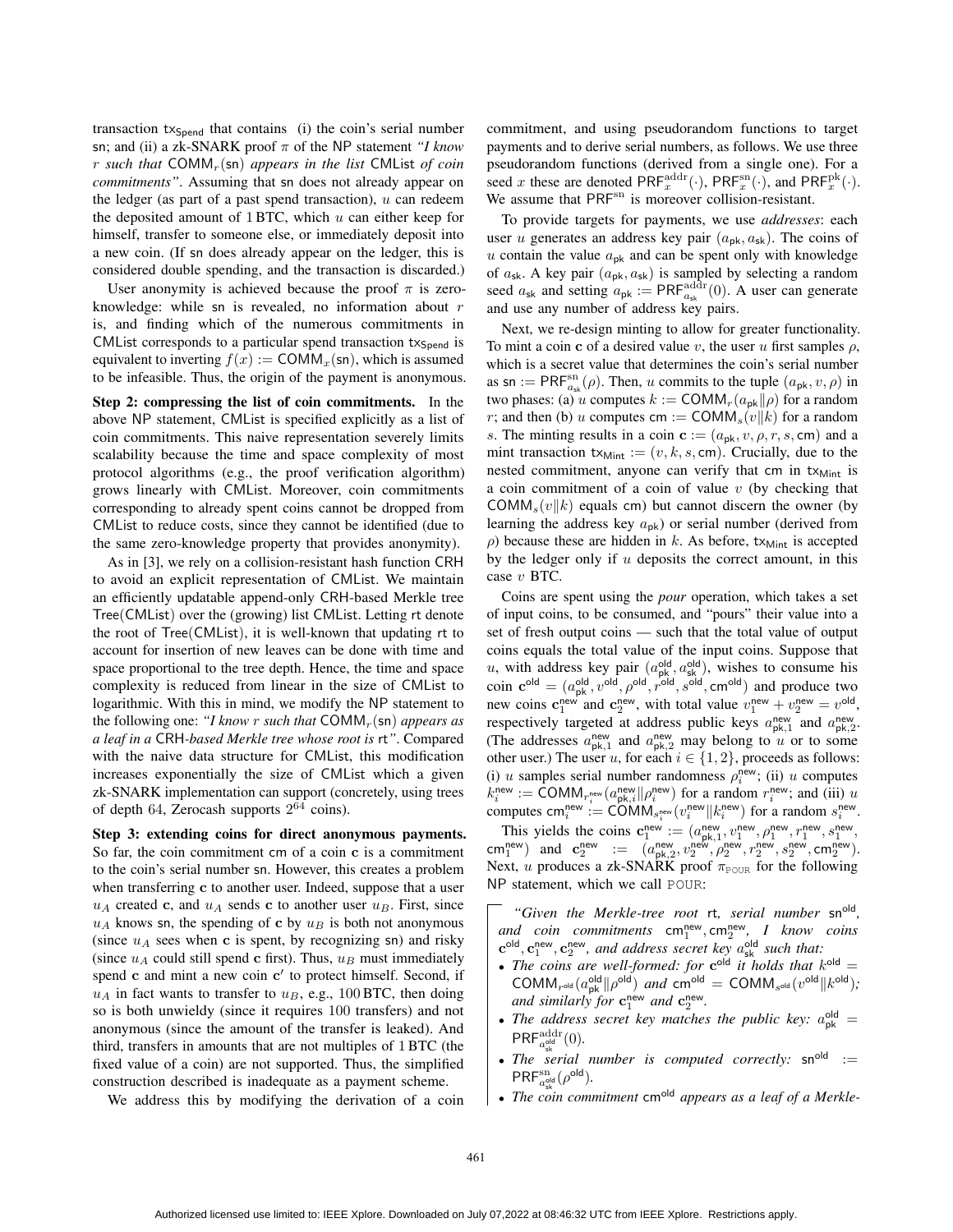*tree with root* rt*.* • *The values add up:*  $v_1^{\text{new}} + v_2^{\text{new}} = v^{\text{old}}$ ."

A resulting pour transaction  $tx_{\text{Pour}} := (rt, sn^{old}, cm_1^{\text{new}},$  $\text{cm}_2^{\text{new}}, \pi_{\text{POUR}}$ ) is appended to the ledger. (As before, the transaction is rejected if the serial number sn appears in a previous transaction.)

Now suppose that  $u$  does not know, say, the address secret key  $a_{sk,1}^{\text{new}}$  that is associated with the public key  $a_{pk,1}^{\text{new}}$ . Then, u cannot spend  $c_1^{\text{new}}$  because he cannot provide  $a_{sk,1}^{\text{new}}$  as part of the witness of a subsequent pour operation. Furthermore, when a user that knows  $a_{sk,1}^{\text{new}}$  does spend  $c_1^{\text{new}}$ , the user u cannot track it, because he knows no information about its revealed serial number, which is  $\mathsf{sn}^{\text{new}}_1 := \mathsf{PRF}^{\text{sn}}_{a_{\text{new}}^{\text{new}}}(\rho_1^{\text{new}})$ .

Also observe that tx<sub>Pour</sub> reveals no information about how the value of the consumed coin was divided among the two new fresh coins, nor which coin commitment corresponds to the consumed coin, nor the address public keys to which the two new fresh coins are targeted. The payment was conducted in full anonymity.

More generally, a user may pour  $N^{\text{old}} \geq 0$  coins into  $N^{\text{new}} \geq 1$ 0 coins. For simplicity we consider the case  $N^{\text{old}} = N^{\text{new}} = 2$ , without loss of generality. Indeed, for  $N^{\text{old}} < 2$ , the user can mint a coin with value 0 and then provide it as a "null" input, and for  $N^{new} < 2$ , the user can create (and discard) a new coin with value 0. For  $N^{\text{old}} > 2$  or  $N^{\text{new}} > 2$ , the user can compose  $\log N^{\text{old}} + \log N^{\text{new}}$  of the 2-input/2-output pours.

**Step 4: sending coins.** Suppose that  $a_{\text{pk},1}^{\text{new}}$  is the address public key of  $u_1$ . In order to allow  $u_1$  to actually spend the new coin  $c_1^{\text{new}}$  produced above, u must somehow send the secret values in  $c_1^{\text{new}}$  to  $u_1$ . One way is for u to send  $u_1$  a private message, but the requisite private communication channel necessitates additional infrastructure or assumptions. We avoid this "outof-band" channel and instead build this capability directly into our construction by leveraging the ledger as follows.

We modify the structure of an address key pair. Each user now has a key pair (addr<sub>pk</sub>, addr<sub>sk</sub>), where addr<sub>pk</sub> =  $(a_{\rm pk}, \rm pk_{\rm enc})$  and addr<sub>sk</sub> =  $(a_{\rm sk}, \rm sk_{\rm enc})$ . The values  $(a_{\rm pk}, a_{\rm sk})$ are generated as before. In addition,  $(\mathsf{pk}_{\mathsf{enc}}, \mathsf{sk}_{\mathsf{enc}})$  is a key pair for a *key-private encryption scheme* [21].

Then,  $u$  computes the ciphertext  $C_1$  that is the encryption of the plaintext  $(v_1^{\text{new}}, \rho_1^{\text{new}}, r_1^{\text{new}}, s_1^{\text{new}})$ , under  $\mathsf{pk}_{\text{enc},1}^{\text{new}}$  (which is part of  $u_1$ 's address public key addr<sub>sk,1</sub>), and includes  $C_1$ in the pour transaction tx<sub>Pour</sub>. The user  $u_1$  can then find and decrypt this message (using his  $sk_{enc,1}^{new}$ ) by scanning the pour transactions on the public ledger. Again, note that adding  $C_1$ to tx<sub>Pour</sub> leaks neither paid amounts, nor target addresses due to the key-private property of the encryption scheme. (The user u does the same with  $c_2^{\text{new}}$  and includes a corresponding ciphertext  $C_2$  in tx<sub>Pour</sub>.)

Step 5: public outputs. The construction so far allows users to mint, merge, and split coins. But how can a user redeem one of his coins, i.e., convert it back to the base currency (Bitcoin)? For this, we modify the pour operation to include a *public output*. When spending a coin, the user u also specifies a nonnegative  $v_{\text{pub}}$  and an arbitrary string info. The balance

equation in the NP statement POUR is changed accordingly: " $v_1^{\text{new}} + v_2^{\text{new}} + v_{\text{pub}} = v^{\text{old}}$ ". Thus, of the input value  $v^{\text{old}}$ , a part  $v_{\text{pub}}$  is publicly declared, and its target is specified, somehow, by the string info. The string info can be used to specify the destination of these redeemed funds (e.g., a Bitcoin wallet public key).<sup>4</sup> Both  $v_{\text{pub}}$  and info are now included in the resulting pour transaction tx<sub>Pour</sub>. (The public output is optional, as the user u can set  $v_{\text{pub}} = 0$ .)

Step 6: non-malleability. To prevent malleability attacks on a pour transaction  $tx_{Pour}$  (e.g., embezzlement by re-targeting the public output of the pour by modifying info), we further modify the NP statement POUR and use digital signatures. Specifically, during the pour operation, the user  $u$  (i) samples a key pair  $(\mathsf{pk}_{\mathsf{sig}},\mathsf{sk}_{\mathsf{sig}})$  for a one-time signature scheme; (ii) computes  $h_{\text{Sig}} := \text{CRH}(\text{pk}_{\text{sig}})$ ; (iii) computes the two values  $h_1 := \text{PRF}_{a_{\text{sk},1}^{old}}^{\text{pk}}(h_{\text{Sig}})$  and  $h_2 := \text{PRF}_{a_{\text{sk},2}^{old}}^{\text{pk}}(h_{\text{Sig}})$ , which act as MACs to "tie"  $h_{\text{Sig}}$  to both address secret keys; (iv) modifies POUR to include the three values  $h_{\text{Sig}}$ ,  $h_1$ ,  $h_2$  and prove that the latter two are computed correctly; and  $(v)$  uses  $sk_{sig}$  to sign every value associated with the pour operation, thus obtaining a signature  $\sigma$ , which is included, along with pk<sub>sig</sub>, in tx<sub>Pour</sub>. Since the  $a_{\text{sk},i}^{\text{old}}$  are secret, and with high probability  $h_{\text{Sig}}$  changes for each pour transaction, the values  $h_1, h_2$  are unpredictable. Moreover, the signature on the NP statement (and other values) binds all of these together.

This ends the outline of the construction, which is summarized in part in Figure 1. We conclude by noting that, due to the zk-SNARK, our construction requires a one-time trusted setup of public parameters. The trust affects soundness of the proofs, though anonymity continues to hold even if the setup is corrupted by a malicious party.

#### *C. Zerocash*

We outline Zerocash, a concrete implementation, at 128 bits of security, of our DAP scheme construction; see Section V for details. Zerocash entails carefully instantiating the cryptographic ingredients of the construction to ensure that the zk-SNARK, the "heaviest" component, is efficient enough in practice. In the construction, the zk-SNARK is used to prove/verify a specific NP statement: POUR. While zk-SNARKs are asymptotically efficient, their concrete efficiency depends on the arithmetic circuit  $C$  that is used to decide the NP statement. Thus, we seek instantiations for which we can design a relatively-small arithmetic circuit  $C_{\text{POUR}}$  for verifying the NP statement POUR.

Our approach is to instantiate all of the necessary cryptographic ingredients (commitment schemes, pseudorandom functions, and collision-resistant hashing) based on SHA256. We first design a hand-optimized circuit for verifying SHA256 computations (or, more precisely, its compression function,

<sup>4</sup>These public outputs can be considered as an "input" to a Bitcoin-style transaction, where the info string contains the Bitcoin output scripts. This mechanism also allows us to support Bitcoin's public transaction fees.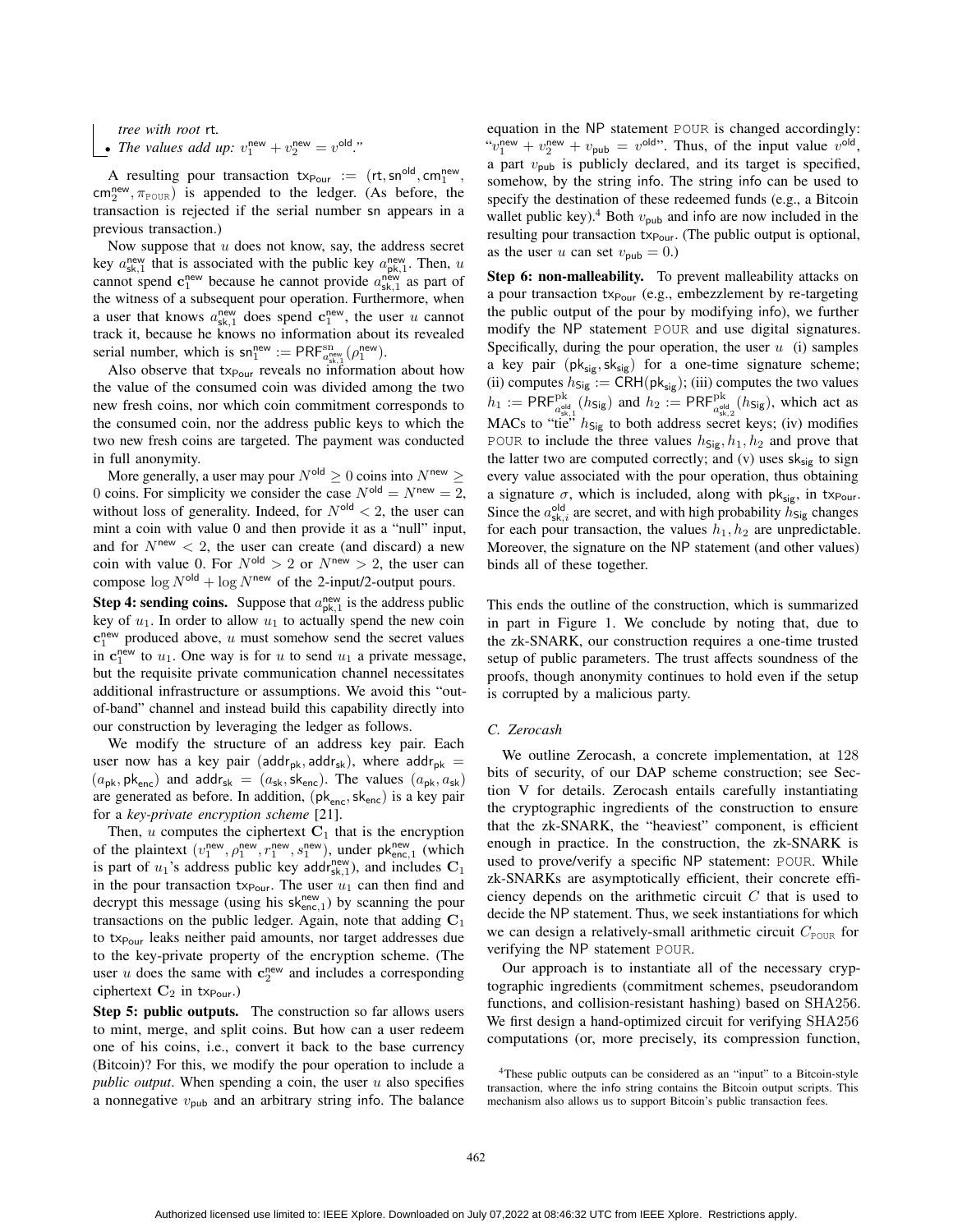

Fig. 1: (a) Illustration of the CRH-based Merkle tree over the list CMList of coin commitments. (b) A coin c. (c) Illustration of the structure of a coin commitment cm. (d) Illustration of the structure of a coin serial number sn.

which suffices for our purposes).<sup>5</sup> Then, we use this circuit in constructing  $C_{\text{POUR}}$ , which verifies all the necessary checks for satisfying the NP statement  $C_{\text{POUR}}$ .

This, along with judicious parameter choices, and a state-ofthe-art implementation of a zk-SNARK for arithmetic circuits [16] (see Section II-C), results in a zk-SNARK prover running time of few minutes and zk-SNARK verifier running time of few milliseconds. This allows the DAP scheme implementation to be practical for deployment, as our experiments show.

Zerocash can be integrated into Bitcoin or forks of it (commonly referred to as "altcoins"); we later describe how this is done.

#### *D. Paper organization*

The remainder of this paper is organized as follows. Section II provides background on zk-SNARKs. We define DAP schemes in Section III, and our construction thereof in Section IV. Section V discusses the concrete instantiation in Zerocash. Section VI describes the integration of Zerocash into existing ledger-based currencies. Section VII provides microbenchmarks for our prototype implementation, as well as results based on full-network simulations. Section VIII describes optimizations. We discuss concurrent work in Section IX and summarize our contributions and future directions in Section X.

#### II. BACKGROUND ON ZK-SNARKS

The main cryptographic primitive used in this paper is a special kind of *Succinct Non-interactive ARgument of Knowledge* (SNARK). Concretely, we use a *publicly-verifiable preprocessing zero-knowledge* SNARK, or zk-SNARK for short. In this section we provide basic background on zk-SNARKs, provide an informal definition, and recall known constructions and implementations.

#### *A. Informal definition*

We informally define zk-SNARKs for arithmetic circuit satisfiability. We refer the reader to, e.g., [11] for a formal definition.

For a field F, an F*-arithmetic circuit* takes inputs that are elements in  $\mathbb{F}$ , and its gates output elements in  $\mathbb{F}$ . We naturally associate a circuit with the function it computes. To model nondeterminism we consider circuits that have an *input*  $x \in$  $\mathbb{F}^n$  and an auxiliary input  $a \in \mathbb{F}^h$ , called a *witness*. The circuits we consider only have *bilinear gates*. <sup>6</sup> Arithmetic circuit satisfiability is defined analogously to the boolean case, as follows.

Definition II.1. The *arithmetic circuit satisfiability problem* of an F-arithmetic circuit  $C: \mathbb{F}^n \times \mathbb{F}^h \to \mathbb{F}^l$  is captured by the relation  $\mathcal{R}_C = \{(x, a) \in \mathbb{F}^n \times \mathbb{F}^h : C(x, a) = 0^l\}$ ; its language is  $\mathcal{L}_C = \{x \in \mathbb{F}^n : \exists a \in \mathbb{F}^h \text{ s.t. } C(x, a) = 0^l\}.$ 

Given a field F, a (publicly-verifiable preprocessing) zk-SNARK for F-arithmetic circuit satisfiability is a triple of polynomial-time algorithms (KeyGen, Prove, Verify):

- KeyGen $(1^{\lambda}, C) \rightarrow (pk, vk)$ . On input a security parameter  $\lambda$  (presented in unary) and an F-arithmetic circuit C, the *key generator* KeyGen probabilistically samples a *proving key* pk and a *verification key* vk. Both keys are published as public parameters and can be used, any number of times, to prove/verify membership in  $\mathcal{L}_C$ .
- Prove(pk,  $x, a) \rightarrow \pi$ . On input a proving key pk and any  $(x, a) \in \mathcal{R}_C$ , the *prover* Prove outputs a non-interactive proof  $\pi$  for the statement  $x \in \mathcal{L}_C$ .
- Verify(vk,  $x, \pi$ )  $\rightarrow$  b. On input a verification key vk, an input x, and a proof  $\pi$ , the *verifier* Verify outputs  $b = 1$  if he is convinced that  $x \in \mathcal{L}_C$ .

A zk-SNARK satisfies the following properties.

**Completeness.** For every security parameter  $\lambda$ , any Farithmetic circuit C, and any  $(x, a) \in \mathcal{R}_C$ , the honest prover

<sup>5</sup>Alternatively, we could have opted to rely on the circuit generators [13, 14, 16], which support various classes of C programs, by writing C code expressing the POUR checks. However, as discussed later, these generic approaches are more expensive than our hand-optimized construction.

<sup>&</sup>lt;sup>6</sup>A gate with inputs  $y_1, \ldots, y_m \in \mathbb{F}$  is *bilinear* if the output is  $\langle \vec{a}, (1, y_1, \ldots, y_m) \rangle \cdot \langle \vec{b}, (1, y_1, \ldots, y_m) \rangle$  for some  $\vec{a}, \vec{b} \in \mathbb{F}^{m+1}$ . These include addition, multiplication, negation, and constant gates.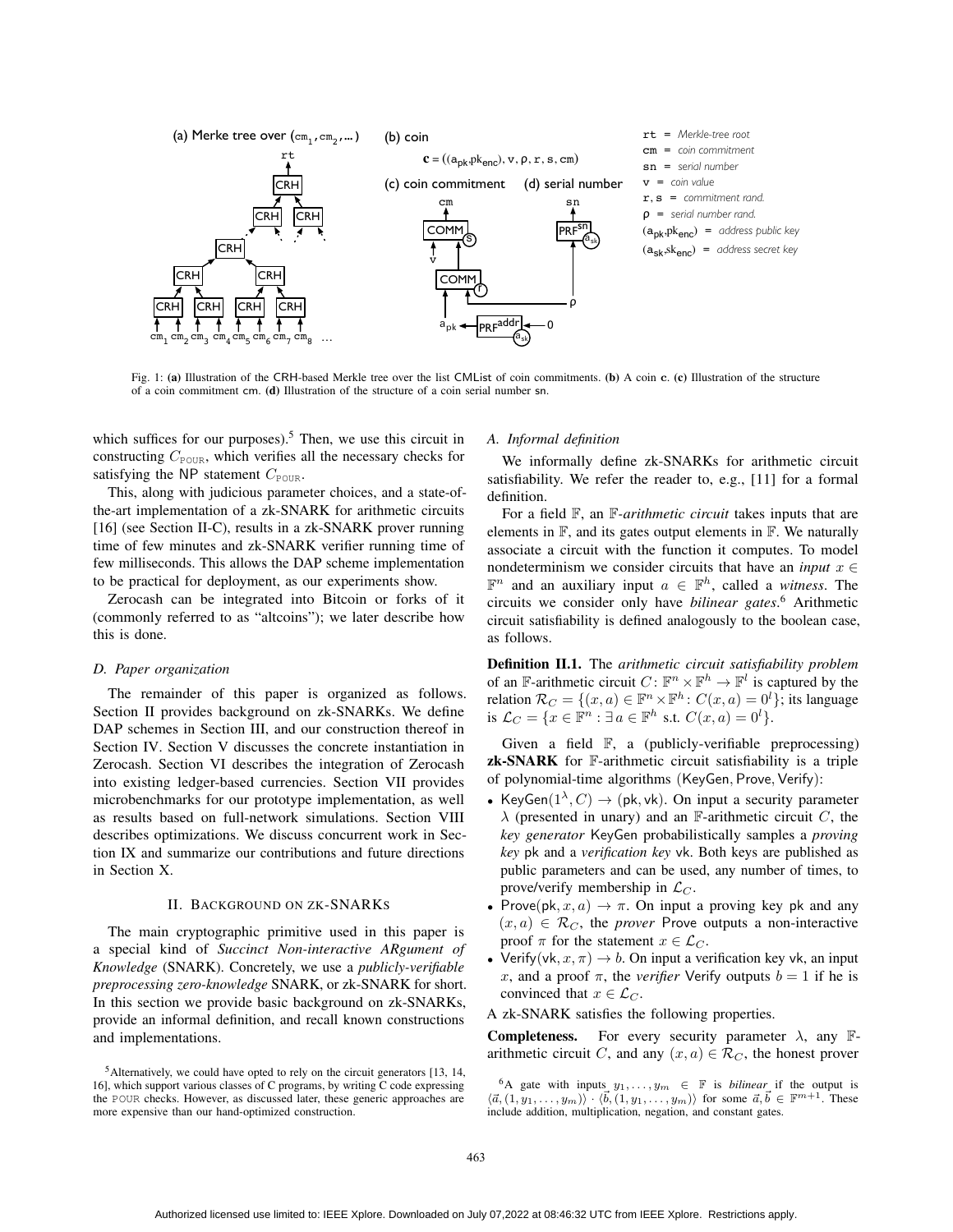can convince the verifier. Namely,  $b = 1$  with probability 1 – negl( $\lambda$ ) in the following experiment: (pk, vk)  $\leftarrow$ KeyGen $(1^{\lambda}, C)$ ;  $\pi \leftarrow$  Prove $(\mathsf{pk}, x, a)$ ;  $b \leftarrow$  Verify $(\mathsf{vk}, x, \pi)$ .

**Succinctness.** An honestly-generated proof  $\pi$  has  $O_{\lambda}(1)$  bits and Verify(vk, x,  $\pi$ ) runs in time  $O_{\lambda}(|x|)$ . (Here,  $O_{\lambda}$  hides a fixed polynomial factor in  $\lambda$ .)

Proof of knowledge (and soundness). If the verifier accepts a proof output by a bounded prover, then the prover "knows" a witness for the given instance. (In particular, soundness holds against bounded provers.) Namely, for every  $poly(\lambda)$ size adversary A, there is a  $poly(\lambda)$ -size extractor E such that Verify(vk,  $x, \pi$ ) = 1 and  $(x, a) \notin \mathcal{R}_C$  with probability negl( $\lambda$ ) in the following experiment:  $(\mathsf{pk}, \mathsf{vk}) \leftarrow \mathsf{KeyGen}(1^\lambda, C);$  $(x, \pi) \leftarrow \mathcal{A}(\mathsf{pk}, \mathsf{vk}); a \leftarrow \mathcal{E}(\mathsf{pk}, \mathsf{vk}).$ 

Perfect zero knowledge. An honestly-generated proof is perfect zero knowledge.<sup>7</sup> Namely, there is a poly $(\lambda)$ -size simulator Sim such that for all stateful  $poly(\lambda)$ -size distinguishers  $D$  the following two probabilities are equal:

• The probability that  $\mathcal{D}(\pi) = 1$  on an honest proof.

$$
\Pr\left[\begin{array}{c} (x,a) \in \mathcal{R}_C \\ \mathcal{D}(\pi) = 1 \end{array} \middle| \begin{array}{c} (\mathsf{pk},\mathsf{vk}) \leftarrow \mathsf{KeyGen}(C) \\ (x,a) \leftarrow \mathcal{D}(\mathsf{pk},\mathsf{vk}) \\ \pi \leftarrow \mathsf{Prove}(\mathsf{pk},x,a) \end{array} \right] \right]
$$

• The probability that  $\mathcal{D}(\pi) = 1$  on a simulated proof.

| Pr | $(x,a) \in \mathcal{R}_C$<br>$\mathcal{D}(\pi)=1$ | $(\mathsf{pk}, \mathsf{vk}, \mathsf{trap}) \leftarrow \mathsf{Sim}(C)$<br>$(x, a) \leftarrow \mathcal{D}(\mathsf{pk}, \mathsf{vk})$<br>$\pi \leftarrow \mathsf{Sim}(\mathsf{pk}, x, \mathsf{trap})$ |
|----|---------------------------------------------------|-----------------------------------------------------------------------------------------------------------------------------------------------------------------------------------------------------|
|----|---------------------------------------------------|-----------------------------------------------------------------------------------------------------------------------------------------------------------------------------------------------------|

#### *B. Known constructions and security*

There are many zk-SNARK constructions in the literature [9, 10, 11, 12, 13, 14, 15, 16]. We are interested in zk-SNARKs for arithmetic circuit satisfiability, and the most efficient ones for this language are based on *quadratic arithmetic programs* [12, 11, 13, 14, 16]; such constructions provide a linear-time KeyGen, quasilinear-time Prove, and linear-time Verify.

Security of zk-SNARKs is based on knowledge-of-exponent assumptions and variants of Diffie–Hellman assumptions in bilinear groups [9, 22, 23]. While knowledge-of-exponent assumptions are fairly strong, there is evidence that such assumptions may be inherent for constructing zk-SNARKs [24, 25].

#### *C. zk-SNARK implementations*

There are three published implementations of zk-SNARKs: (i) Parno et al. [13] present an implementation of zk-SNARKs for programs having no data dependencies;<sup>8</sup> (ii) Ben-Sasson et al. [14] present an implementation of zk-SNARKs for arbitrary programs (with data dependencies); and (iii) Ben-Sasson et al. [16] present an implementation of zk-SNARKs

that supports programs that modify their own code (e.g., for runtime code generation); their implementation also reduces costs for programs of larger size and allows for universal key pairs.

Each of the works above also achieves zk-SNARKs for arithmetic circuit satisfiability as a stepping stone towards their respective higher-level efforts. In this paper we are only interested in a zk-SNARK for arithmetic circuit satisfiability, and we rely on the implementation of [16] for such a zk-SNARK.<sup>9</sup> The implementation in [16] is itself based on the protocol of Parno et al. [13]. We thus refer the interested reader to [13] for details of the protocol, its intuition, and its proof of security; and to [16] for the implementation and its performance. In terms of concrete parameters, the implementation of [16] provides 128 bits of security, and the field  $\mathbb F$  is of a 256-bit prime order p.

#### III. DEFINITION OF A DECENTRALIZED ANONYMOUS PAYMENT SCHEME

We introduce the notion of a *decentralized anonymous payment scheme* (DAP scheme), extending the notion of *decentralized e-cash* [8]. Later, in Section IV, we provide a construction.

#### *A. Data structures*

We begin by describing, and giving intuition about, the data structures used by a DAP scheme. The algorithms that use and produce these data structures are introduced in Section III-B.

Basecoin ledger. Our protocol is applied on top of a ledgerbased base currency such as Bitcoin; for generality we refer to this base currency as *Basecoin*. At any given time T, all users have access to  $L_T$ , the *ledger* at time  $T$ , which is a sequence of *transactions*. The ledger is append-only (i.e., T <  $T'$  implies that  $L_T$  is a prefix of  $L_{T'}$ ).<sup>10</sup> The transactions in the ledger include both Basecoin transactions as well as two new transaction types described below.

Public parameters. A list of *public parameters* pp is available to all users in the system. These are generated by a trusted party at the "start of time" and are used by the system's algorithms.

Addresses. Each user generates at least one *address key pair* (addr<sub>pk</sub>, addr<sub>sk</sub>). The public key addr<sub>pk</sub> is published and enables others to direct payments to the user. The secret key  $\mathsf{addr}_{\mathsf{sk}}$  is used to receive payments sent to  $\mathsf{addr}_{\mathsf{pk}}$ . A user may generate any number of address key pairs.

Coins. A *coin* is a data object c, to which we associate the following:

• A *coin commitment*, denoted cm(c): a string that appears on the ledger once c is *minted*.

 $9$ In [16], one optimization to the verifier's runtime requires preprocessing the verification key vk; for simplicity, we do not use this optimization.

 $7$ While most zk-SNARK descriptions in the literature only mention statistical zero knowledge, all zk-SNARK constructions can be made perfect zero knowledge by allowing for a negligible error probability in completeness.

<sup>&</sup>lt;sup>8</sup>They only support programs where array indices are restricted to be known compile-time constants; similarly, loop iteration counts (or at least upper bounds to these) must be known at compile time.

<sup>&</sup>lt;sup>10</sup>In reality, the Basecoin ledger (such as the one of Bitcoin) is not perfect and may incur temporary inconsistencies. In this respect our construction is as good as the underlying ledger. We discuss the effects of this on anonymity and mitigations in Section VI-C.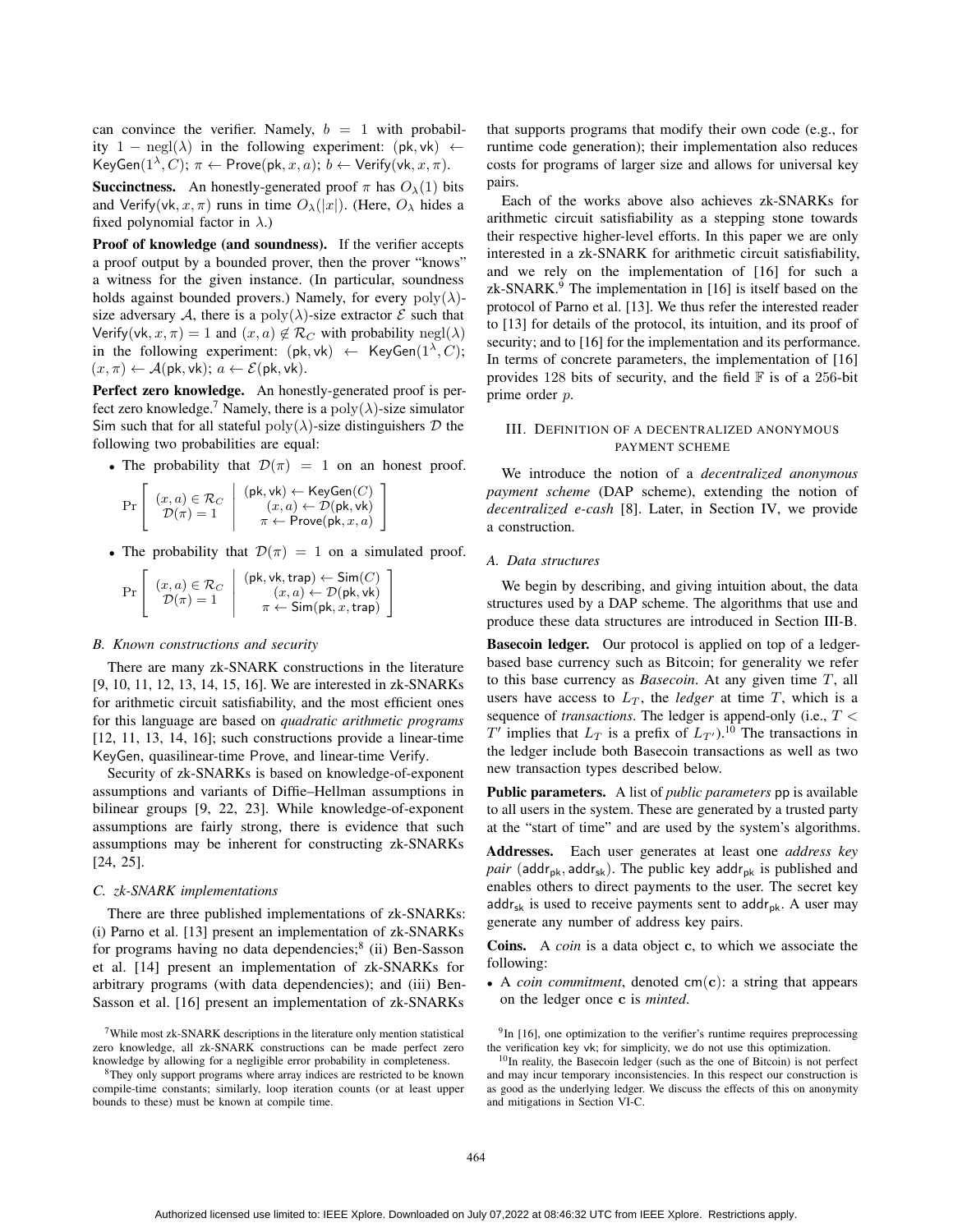- A *coin value*, denoted  $v(c)$ : the denomination of c, as measured in basecoins, as an integer between 0 and a maximum value  $v_{\text{max}}$  (which is a system parameter).
- A *coin serial number*, denoted sn(c): a unique string associated with the c, used to prevent double spending.
- A *coin address*, denoted addr<sub>pk</sub> $(c)$ : an address public key, representing who owns c.

Any other quantities associated with a coin c (e.g., various trapdoors) are implementation details.

New transactions. Besides Basecoin transactions, there are two new types of transactions.

- *Mint transactions*. A mint transaction  $tx_{\text{Mint}}$  is a tuple  $(\textsf{cm}, v, *)$ , where cm is a coin commitment, v is a coin value, and ∗ denotes other (implementation-dependent) information. The transaction  $tx_{Mint}$  records that a coin c with coin commitment cm and value  $v$  has been minted.
- *Pour transactions*. A pour transaction tx<sub>Pour</sub> is a tuple  $(rt, sn_1^{\text{old}}, sn_2^{\text{old}}, cm_1^{\text{new}}, cm_2^{\text{new}}, v_{\text{pub}}, info, *),$  where rt is a root of a Merkle tree,  $\text{sn}_1^{\text{old}}, \text{sn}_2^{\text{old}}$  are two coin serial numbers,  $\text{cm}_1^{\text{new}}, \text{cm}_2^{\text{new}}$  are two coin commitments,  $v_{\text{pub}}$  is a coin value, info is an arbitrary string, and ∗ denotes other (implementation-dependent) information. The transaction  $tx_{Pour}$  records the pouring of two input (and now consumed) coins  $c_1^{\text{old}}, c_2^{\text{old}}$ , with respective serial numbers  $\text{sn}_1^{\text{old}}, \text{sn}_2^{\text{old}}$ , into two new output coins  $c_1^{\text{new}}, c_2^{\text{new}},$  with respective coin commitments cm<sup>new</sup>, cm<sup>new</sup>, as well as a public output  $v_{\text{pub}}$ (which may be zero). Furthermore,  $tx_{\text{Pour}}$  also records an information string info (perhaps containing information on who is the recipient of  $v_{\text{pub}}$  basecoins) and that, when this transaction was made, the root of the Merkle tree over coin commitments was rt (see below).

## Commitments of minted coins and serial numbers of spent coins. For any given time  $T$ ,

- CMList $\tau$  denotes the list of all coin commitments appearing in mint and pour transactions in  $L_T$ ;
- SNList<sub>T</sub> denotes the list of all serial numbers appearing in pour transactions in  $L_T$ .

While both of these lists can be deduced from  $L_T$ , it will be convenient to think about them as separate (as, in practice, these may be separately maintained due to efficiency reasons).

**Merkle tree over commitments.** For any given time  $T$ , Tree $_T$  denotes a Merkle tree over CMList $_T$  and rt $_T$  its root. Moreover, the function Path $_T$  (cm) gives the authentication path from a coin commitment cm appearing in CMList $_T$  to the root of Tree $_T$ .<sup>11</sup> For convenience, we assume that  $L_T$  also stores  $rt_{T'}$  for all  $T' \leq T$  (i.e., it stores all past Merkle tree roots).

#### *B. Algorithms*

A DAP scheme Π is a tuple of polynomial-time algorithms

(Setup, CreateAddress, Mint, Pour, VerifyTransaction, Receive)

with the following syntax and semantics.

System setup. The algorithm Setup generates a list of public parameters:

Setup

- INPUTS: security parameter  $\lambda$
- OUTPUTS: public parameters pp

The algorithm Setup is executed by a trusted party. The resulting public parameters pp are published and made available to all parties (e.g., by embedding them into the protocol's implementation). The setup is done *only once*; afterwards, no trusted party is needed, and no global secrets or trapdoors are kept.

Creating payment addresses. The algorithm CreateAddress generates a new address key pair:

CreateAddress

- INPUTS: public parameters pp
- OUTPUTS: address key pair ( $\text{addr}_{pk}$ ,  $\text{addr}_{sk}$ )

Each user generates at least one address key pair (addr<sub>pk</sub>, addr<sub>sk</sub>) in order to receive coins. The public key addr<sub>pk</sub> is published, while the secret key  $addr_{sk}$  is used to redeem coins sent to addr<sub>pk</sub>. A user may generate any number of address key pairs; doing so does not require any interaction.

Minting coins. The algorithm Mint generates a coin (of a given value) and a mint transaction:

Mint

- INPUTS:
	- public parameters pp
	- coin value  $v \in \{0, 1, \ldots, v_{\text{max}}\}\$
	- destination address public key addr<sub>pk</sub>
- OUTPUTS: coin  $\bf{c}$  and mint transaction  $tx_{\text{Mint}}$

A system parameter,  $v_{\text{max}}$ , caps the value of any single coin. The output coin c has value v and coin address addr<sub>pk</sub>; the output mint transaction  $tx_{Mint}$  equals (cm,  $v, *$ ), where cm is the coin commitment of c.

Pouring coins. The Pour algorithm transfers value from input coins into new output coins, marking the input coins as consumed. Moreover, a fraction of the input value may be publicly revealed. Pouring allows users to subdivide coins into smaller denominations, merge coins, and transfer ownership of anonymous coins, or make public payments.<sup>12</sup>

Pour

• INPUTS:

- public parameters pp
- the Merkle root rt
- $-$  old coins  $\mathbf{c}_1^{\text{old}}, \mathbf{c}_2^{\text{old}}$
- old addresses secret keys addr<sup>old</sup>sk,<sub>1</sub>, addr<sup>old</sup>sk,<sub>2</sub>
- authentication path path<sub>1</sub> from commitment cm( $c_1^{\text{old}}$ ) to root rt,

 $12$ We consider pours with 2 inputs and 2 outputs, for simplicity and (as discussed in Section I-B) without loss of generality.

<sup>&</sup>lt;sup>11</sup>While we refer to Mekle trees for simplicity, it is straightforward to extend the definition to allow other data structures representing sets with fast insertion and short proofs of membership.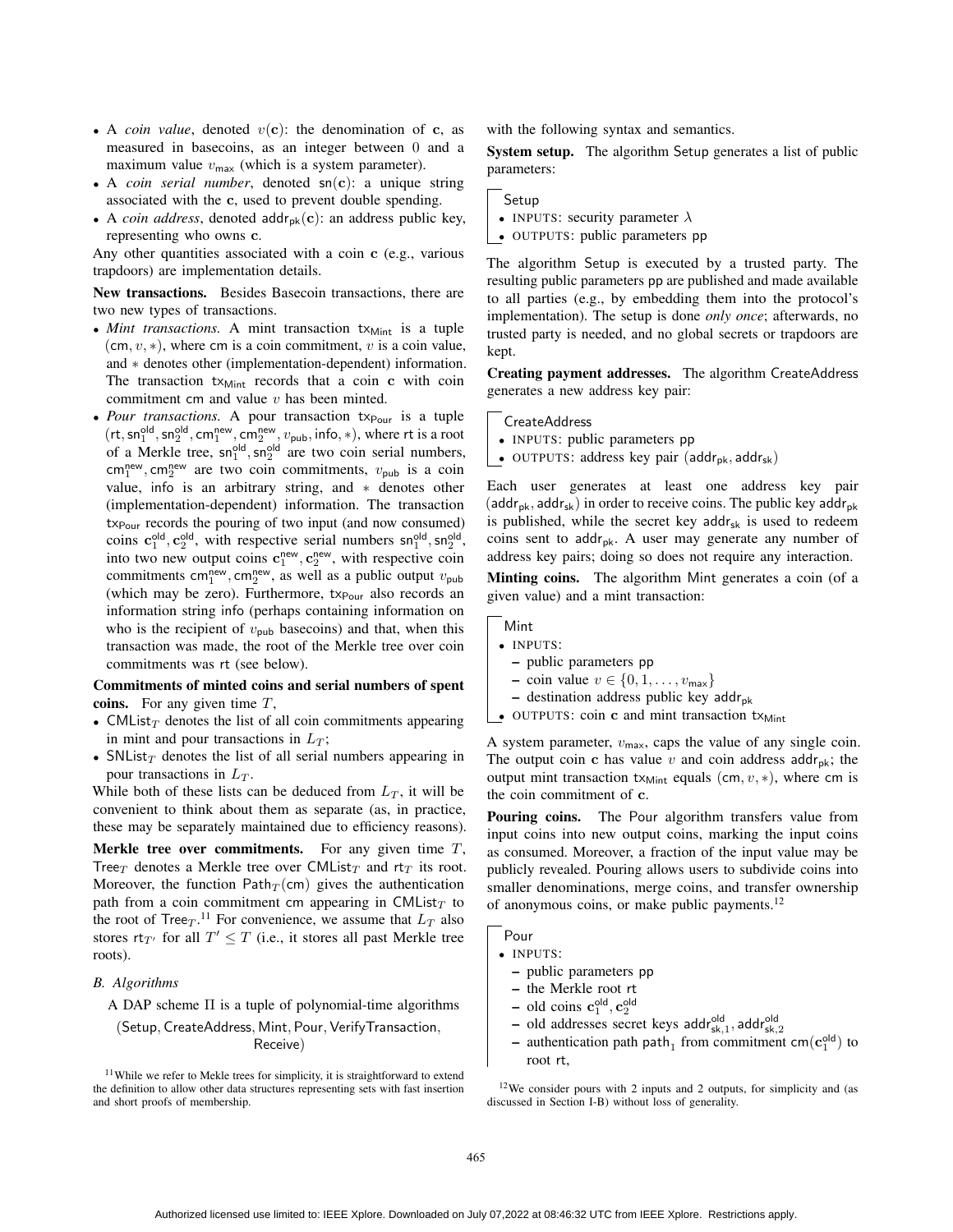authentication path path<sub>2</sub> from commitment cm( $\mathbf{c}_2^{\text{old}}$ ) to root rt

- new values  $v_1^{\text{new}}, v_2^{\text{new}}$
- new addresses public keys addr<sup>new</sup>, addr<sup>new</sup>
- public value  $v_{\text{pub}}$
- transaction string info

OUTPUTS: new coins  $\mathbf{c}_1^{\text{new}}, \mathbf{c}_2^{\text{new}}$  and pour transaction  $\text{tx}_{\text{Pour}}$ 

Thus, the Pour algorithm takes as input two distinct input coins  $c_1^{\text{old}}$ ,  $c_2^{\text{old}}$ , along with corresponding address secret keys addr<sup>old</sup>, addr<sub>sk,2</sub> (required to redeem the two input coins). To ensure that  $c_1^{\text{old}}, c_2^{\text{old}}$  have been previously minted, the Pour algorithm also takes as input the Merkle root rt (allegedly, equal to the root of Merkle tree over all coin commitments so far), along with two authentication paths  $path_1$ ,  $path_2$  for the two coin commitments  $\text{cm}(\textbf{c}_1^{\text{old}}), \text{cm}(\textbf{c}_2^{\text{old}})$ . Two input values  $v_1^{\text{new}}, v_2^{\text{new}}$  specify the values of two new anonymous coins  $c_1^{\text{new}}, c_2^{\text{new}}$  to be generated, and two input address public keys addr<sup>new</sup>, addr<sup>new</sup> specify the recipients of  $\mathbf{c}_1^{\text{new}}, \mathbf{c}_2^{\text{new}}$ . A third value,  $v_{\text{pub}}$ , specifies the amount to be publicly spent (e.g., to redeem coins or pay transaction fees). The sum of output values  $v_1 + v_2 + v_{\text{pub}}$  must be equal to the sum of the values of the input coins (and cannot exceed  $v_{\text{max}}$ ). Finally, the Pour algorithm also receives an arbitrary string info, which is bound into the output pour transaction tx<sub>Pour</sub>.

The Pour algorithm outputs two new coins  $\mathbf{c}_1^{\text{new}}, \mathbf{c}_2^{\text{new}}$ and a pour transaction  $tx_{Pour}$ . The transaction  $tx_{Pour}$  equals  $(rt, sn_1^{\text{old}}, sn_2^{\text{old}}, cm_1^{\text{new}}, cm_2^{\text{new}}, v_{\text{pub}}, info, *),$  where  $cm_1^{\text{new}},$  $\text{cm}_{2}^{\text{new}}$  are the two coin commitments of the two output coins, and ∗ denotes other (implementation-dependent) information. Crucially,  $tx_{\text{Pour}}$  reveals only one currency value, the public value  $v_{\text{pub}}$  (which may be zero); it does not reveal the payment addresses or values of the old or new coins.

Verifying transactions. The algorithm VerifyTransaction checks the validity of a transaction:

VerifyTransaction

- INPUTS:
- public parameters pp
- a (mint or pour) transaction tx
- $-$  the current ledger  $L$
- OUTPUTS: bit  $b$ , equals 1 iff the transaction is valid

Both mint and pour transactions must be verified before being considered well-formed. In practice, transactions can be verified by the nodes in the distributed system maintaining the ledger, as well as by users who rely on these transactions.

Receiving coins. The algorithm Receive scans the ledger and retrieves unspent coins paid to a particular user address:

- recipient address key pair (addr<sub>pk</sub>, addr<sub>sk</sub>) – the current ledger  $L$
- OUTPUTS: set of (unspent) received coins

When a user with address key pair ( $\text{addr}_{\text{pk}}$ ,  $\text{addr}_{\text{sk}}$ ) wishes to receive payments sent to  $\text{addr}_{\text{pk}}$ , he uses the Receive algorithm to scan the ledger. For each payment to  $\text{addr}_{\text{pk}}$  appearing in the ledger, Receive outputs the corresponding coins whose serial numbers do not appear on the ledger L. Coins received in this way may be spent, just like minted coins, using the Pour algorithm. (We only require Receive to detect coins paid to  $\text{addr}_{\text{pk}}$  via the Pour algorithm and not also detect coins minted by the user himself.)

Next, we describe completeness (Section III-C) and security (Section III-D).

#### *C. Completeness*

Completeness of a DAP scheme requires that unspent coins can be spent. More precisely, consider a *ledger sampler* S outputting a ledger  $L$ . If  $c_1$  and  $c_2$  are two coins whose coin commitments appear in (valid) transactions on  $L$ , but their serial numbers do not appear in  $L$ , then  $c_1$  and  $c_2$  can be spent using Pour. Namely, running Pour results in a pour transaction tx<sub>Pour</sub> that VerifyTransaction accepts, and the new coins can be received by the intended recipients (by using Receive); moreover, tx<sub>Pour</sub> correctly records the intended  $v_{\text{pub}}$ and transaction string info. This property is formalized via an *incompleteness experiment* INCOMP.

**Definition III.1.** A DAP scheme  $\Pi =$  (Setup, CreateAddress, Mint, Pour, VerifyTransaction, Receive) is complete if no polynomial-size ledger sampler  $S$  wins **INCOMP** with more than negligible probability.

#### *D. Security*

Security of a DAP scheme is characterized by three properties, which we call *ledger indistinguishability*, *transaction non-malleability*, and *balance*.

**Definition III.2.** A DAP scheme  $\Pi = (Setup, CreateAddress,$ Mint, Pour, VerifyTransaction, Receive) is secure if it satisfies ledger indistinguishability, transaction non-malleability, and balance.

Below, we provide an informal overview of each property, and defer formal definitions to the extended version of this paper [26].

Each property is formalized as a game between an adversary  $A$  and a challenger  $C$ . In each game, the behavior of honest parties is realized via a DAP scheme oracle  $\mathcal{O}^{DAP}$ , which maintains a ledger L and provides an interface for executing CreateAddress, Mint, Pour and Receive algorithms for honest parties. To elicit behavior from honest parties, A passes a query to C, which (after sanity checks) proxies the query to  $\mathcal{O}^{DAP}$ . For each query that requests an honest party to perform an action, A specifies identities of previous transactions and the input values, and learns the resulting transaction, but not any of the secrets or trapdoors involved in producing that transaction. The oracle  $\mathcal{O}^{DAP}$  also provides an **Insert** query that allows  $\mathcal{A}$ to directly add aribtrary transactions to the ledger L.

Receive

<sup>•</sup> INPUTS: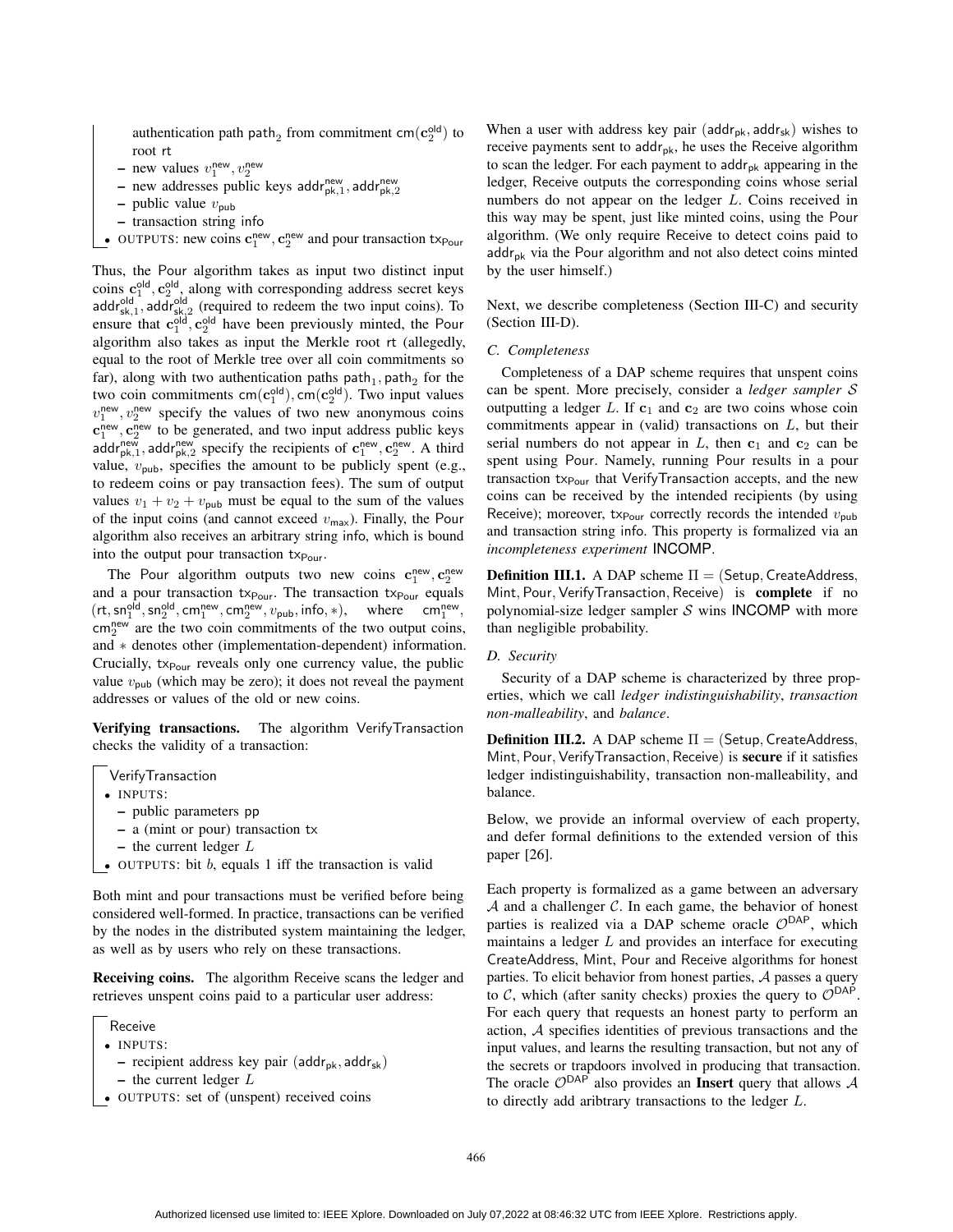Ledger indistinguishability. This property captures the requirement that the ledger reveals no new information to the adversary beyond the publicly-revealed information (values of minted coins, public values, information strings, total number of transactions, etc.), even when the adversary can adaptively induce honest parties to perform DAP operations of his choice. That is, no bounded adversary  $A$  can distinguish between two ledgers  $L_0$  and  $L_1$ , constructed by A using queries to two DAP scheme oracles, when the queries to the two oracles are *publicly consistent*: they have matching type and are identical in terms of publicly-revealed information and the information related to addresses controlled by A.

Ledger indistinguishability is formalized by an experiment L-IND that proceeds as follows. First, a challenger samples a random bit b and initializes two DAP scheme oracles  $\mathcal{O}_0^{\textsf{DAP}}$ and  $\mathcal{O}_1^{\text{DAP}}$ , maintaining ledgers  $L_0$  and  $L_1$ . Throughout, the challenger allows A to issue queries to  $\mathcal{O}_0^{\mathsf{DAP}}$  and  $\mathcal{O}_1^{\mathsf{DAP}}$ , thus controlling the behavior of honest parties on  $L_0$  and  $L_1$ . The challenger provides the adversary with the view of both ledgers, but in randomized order:  $L_{\text{Left}} := L_b$  and  $L_{\text{Right}} := L_{1-b}$ . The adversary's goal is to distinguish whether the view he sees corresponds to  $(L_{\text{Left}}, L_{\text{Right}}) = (L_0, L_1)$ , i.e.  $b = 0$ , or to  $(L_{\text{Left}}, L_{\text{Right}}) = (L_1, L_0)$ , i.e.  $b = 1$ .

At each round of the experiment, the adversary issues queries in pairs  $Q, Q'$  of matching query type. If the query type is CreateAddress, then the same address is generated at both oracles. If it is to **Mint**, **Pour** or **Receive**, then  $Q$  is forwarded to  $L_0$  and  $Q'$  to  $L_1$ ; for **Insert** queries, query Q is forwarded to  $L_{\text{Left}}$  and  $Q'$  is forwarded to  $L_{\text{Right}}$ . The adversary's queries are restricted in the sense that they must maintain the *public consistency* of the two ledgers. For example, the public values for Pour queries must be the same, as well as minted amounts for Mint queries.

At the conclusion of the experiment,  $A$  outputs a guess  $b'$ , and wins when  $b = b'$ . Ledger indistinguishability requires that A wins L-IND with probability at most negligibly greater than 1/2.

Transaction non-malleability. This property requires that no bounded adversary A can alter any of the data stored within a (valid) pour transaction tx<sub>Pour</sub>. This *transaction nonmalleability* prevents malicious attackers from modifying others' transactions before they are added to the ledger (e.g., by retargeting the Basecoin public output of a pour transaction).

Transaction non-malleability is formalized by an experiment TR-NM, in which  $A$  adaptively interacts with a DAP scheme oracle  $\mathcal{O}^{DAP}$  and then outputs a pour transaction tx<sup>\*</sup>. Letting  $T$  denote the set of pour transactions returned by  $\mathcal{O}^{DAP}$ , and L denote the final ledger,  $\mathcal A$  wins the game if there exists  $tx \in \mathcal{T}$ , such that (i)  $tx^* \neq tx$ ; (ii)  $tx^*$  reveals a serial number contained in tx; and (iii) both tx and tx<sup>\*</sup> are valid with respect to the ledger  $L'$  containing all transactions preceding tx on  $L$ . In other words,  $\mathcal A$  wins the game if tx<sup>\*</sup> manages to modify some previous pour transaction to spend the same coin in a different way.

Transaction non-malleability requires that A wins TR-NM with only negligible probability. (Note that  $A$  can of course produce valid pour transactions that are unrelated to those in  $\mathcal{T}$ ; the condition that tx<sup>∗</sup> reveals a serial number of a previouslyspent coin captures non-malleability.)

Balance. This property requires that no bounded adversary A can own more money than what he minted or received via payments from others.

Balance is formalized by an experiment BAL, in which  $A$ adaptively interacts with a DAP scheme oracle  $\mathcal{O}^{DAP}$  and then outputs a set of coins  $S_{\text{coin}}$ . Letting  $S_{\text{addr}}$  be set of addresses returned by CreateAddress queries (i.e., addresses of "honest" users), A wins the game if the total value he can spend or has spent (either as coins or *Basecoin* public outputs) is greater than the value he has received or mined. That is, A wins if  $v_{\text{Unspent}} + v_{\text{Basecoin}} + v_{\text{A}\rightarrow\text{ADDR}} > v_{\text{Mint}} + v_{\text{ADDR}\rightarrow\text{A}}$ where: (i)  $v_{\text{Unspent}}$  is the total value of unspent coins in  $S_{\text{coin}}$ ; (ii)  $v_{\text{Basecoin}}$  is the total value of public outputs placed by  $\mathcal A$  on the ledger; (iii)  $v_{\text{Mint}}$  is the total value of  $\mathcal{A}$ 's mint transactions; (iv)  $v_{ADDR\rightarrow A}$  is the total value of payments received by A from addresses in  $S_{\text{addr}}$ ; (v)  $v_{\text{A}\rightarrow\text{ADDR}}$  is the total value of payments sent by  $A$  to addresses in  $S_{\text{addr}}$ .

Balance requires that  $A$  wins BAL with only negligible probability.

#### IV. CONSTRUCTION OF A DECENTRALIZED ANONYMOUS PAYMENT SCHEME

We show how to construct a DAP scheme (introduced in Section III) using zk-SNARKs and other building blocks. Later, in Section V, we give a concrete instantiation of this construction.

#### *A. Cryptographic building blocks*

We first introduce notation for the standard cryptographic building blocks that we use. We assume familiarity with the definitions of these building blocks; for more details, see, e.g., [27]. Throughout,  $\lambda$  denotes the security parameter.

Collision-resistant hashing. We use a collision-resistant hash function CRH:  $\{0,1\}^* \rightarrow \{0,1\}^{O(\lambda)}$ .

Pseudorandom functions. We use a pseudorandom function family PRF = {PRF<sub>x</sub>: {0, 1}<sup>\*</sup>  $\rightarrow$  {0, 1}<sup>*O*( $\lambda$ )</sup>}<sub>x</sub> where x denotes the seed. From  $\mathsf{PRF}_x$ , we derive three "non-overlapping" pseudorandom functions, chosen arbitrarily as  $\text{PRF}_{x}^{\text{addr}}(z) :=$  $\widehat{\mathsf{PRF}}_x(00\|z) \, , \;\; \mathsf{PRF}^{\mathrm{sn}}_x(z) \; := \; \mathsf{PRF}_x(01\|z) \, , \;\; \mathsf{PRF}^{\mathrm{pk}}_x(z) \; :=$  $PRF_x(10||z)$ . Furthermore, we assume that PRF<sup>sn</sup> is also collision resistant, in the sense that it is infeasible to find  $(x, z) \neq (x', z')$  such that  $\mathsf{PRF}_x^{\mathrm{sn}}(z) = \mathsf{PRF}_{x'}^{\mathrm{sn}}(z').$ 

Statistically-hiding commitments. We use a commitment scheme COMM where the binding property holds computationally, while the hiding property holds statistically. It is denoted  $\{\text{COMM}_x: \{0,1\}^* \to \{0,1\}^{O(\lambda)}\}_x$  where x denotes the commitment trapdoor. Namely, to reveal a commitment cm to a value  $z$ , it suffices to provide  $z$  and the trapdoor  $x$ ; then one can check that cm =  $COMM<sub>x</sub>(z)$ .

One-time strongly-unforgeable digital signatures. We use a digital signature scheme Sig =  $(\mathcal{G}_{\text{sig}}, \mathcal{K}_{\text{sig}}, \mathcal{S}_{\text{sig}}, \mathcal{V}_{\text{sig}})$  that works as follows.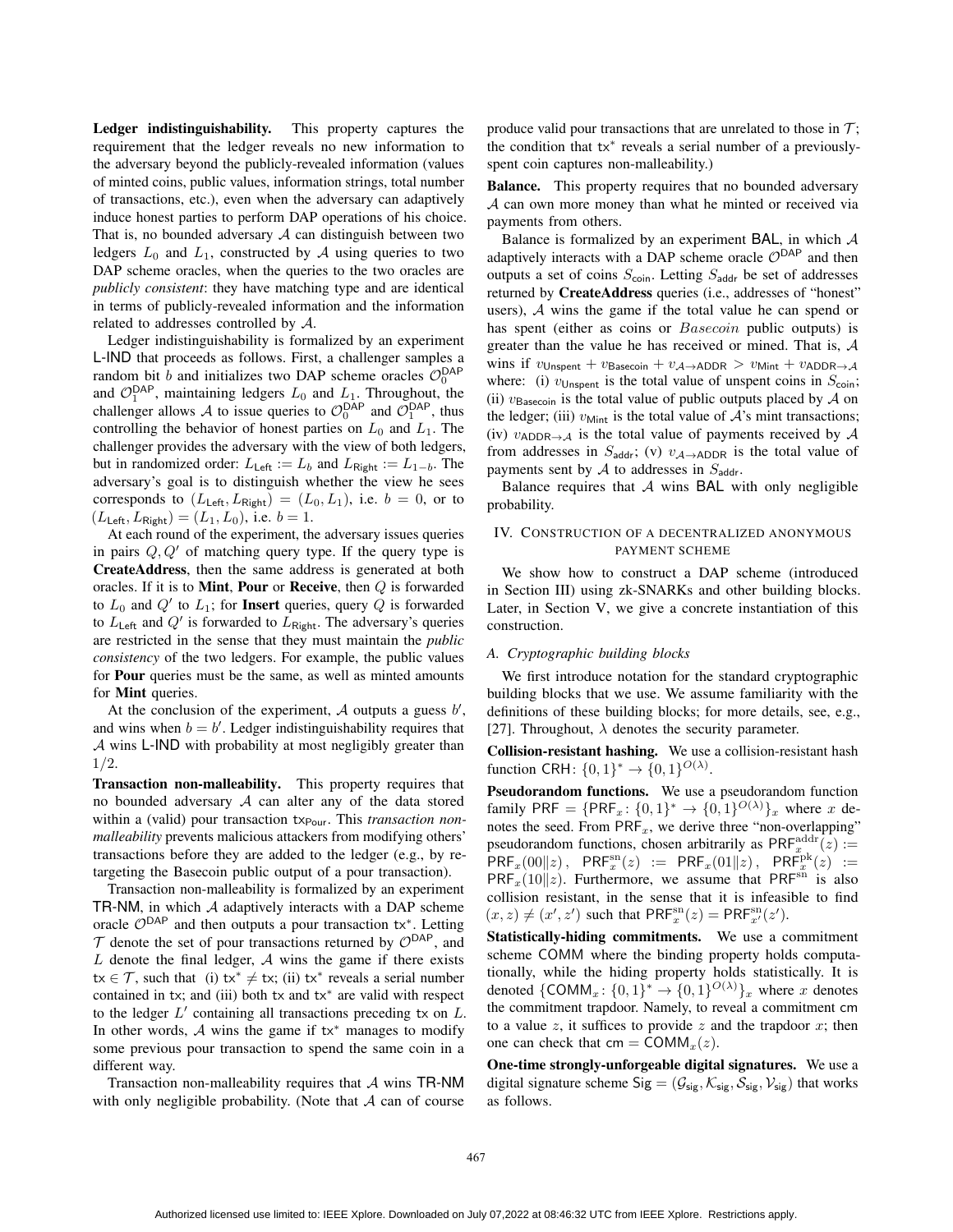- $\mathcal{G}_{sig}(1^{\lambda}) \rightarrow pp_{sig}$ . Given a security parameter  $\lambda$  (presented in unary),  $\mathcal{G}_{sig}$  samples public parameters  $pp_{enc}$  for the encryption scheme.
- $\mathcal{K}_{sig}(pp_{sig}) \rightarrow (pk_{sig}, sk_{sig})$ . Given public parameters  $pp_{sig}$ ,  $\mathcal{K}_{sig}$  samples a public key and a secret key for a single user.
- $S_{sig}(sk_{sig}, m) \rightarrow \sigma$ . Given a secret key sk<sub>sig</sub> and a message m,  $S_{\text{sig}}$  signs m to obtain a signature  $\sigma$ .
- $V_{\text{sig}}(\text{pk}_{\text{sig}}, m, \sigma) \rightarrow b$ . Given a public key p $\text{k}_{\text{sig}}$ , message m, and signature  $\sigma$ ,  $V_{\text{sig}}$  outputs  $b = 1$  if the signature  $\sigma$  is valid for message m; else it outputs  $b = 0$ .

The signature scheme Sig satisfies the security property of *one-time strong unforgeability against chosen-message attacks* (SUF-1CMA security).

Key-private public-key encryption. We use a public-key encryption scheme Enc = ( $\mathcal{G}_{\text{enc}}, \mathcal{K}_{\text{enc}}, \mathcal{E}_{\text{enc}}, \mathcal{D}_{\text{enc}}$ ) that works as follows.

- $\mathcal{G}_{\text{enc}}(1^{\lambda}) \to pp_{\text{enc}}$ . Given a security parameter  $\lambda$  (presented in unary),  $\mathcal{G}_{\text{enc}}$  samples public parameters pp<sub>enc</sub> for the encryption scheme.
- $\mathcal{K}_{\text{enc}}(pp_{\text{enc}}) \rightarrow (pk_{\text{enc}}, sk_{\text{enc}})$ . Given public parameters  $pp_{\text{enc}}$ ,  $K_{\text{enc}}$  samples a public key and a secret key for a single user.
- $\mathcal{E}_{\text{enc}}(\mathsf{pk}_{\text{enc}}, m) \to c$ . Given a public key pk<sub>enc</sub> and a message  $m$ ,  $\mathcal{E}_{\text{enc}}$  encrypts  $m$  to obtain a ciphertext  $c$ .
- $\mathcal{D}_{\text{enc}}(\mathsf{sk}_{\text{enc}}, c) \to m$ . Given a secret key sk<sub>enc</sub> and a ciphertext c,  $\mathcal{D}_{\text{enc}}$  decrypts c to produce a message m (or  $\perp$  if decryption fails).

The encryption scheme Enc satisfies two security properties: (i) *ciphertext indistinguishability under chosen-ciphertext attack* (IND-CCA security); and (ii) *key indistinguishability under chosen-ciphertext attack* (IK-CCA security). While the first property is standard, the second is less known; informally, IK-CCA requires that ciphertexts cannot be linked to the public key used to encrypt them, or to other ciphertexts encrypted with the same public key. For definitions, we refer the reader to [21].

## *B. zk-SNARKs for pouring coins*

As outlined in Section I-B, our construction invokes a zk-SNARK for a specific NP statement, POUR, which we now define. We first recall the context motivating POUR. When a user *u pours* "old" coins  $c_1^{\text{old}}, c_2^{\text{old}}$  into new coins  $c_1^{\text{new}}, c_2^{\text{new}},$ a corresponding pour transaction

$$
\mathsf{tx}_{\mathsf{Pour}} = (\mathsf{rt},\mathsf{sn}_1^\mathsf{old},\mathsf{sn}_2^\mathsf{old},\mathsf{cm}_1^\mathsf{new},\mathsf{cm}_2^\mathsf{new},v_\mathsf{pub},\mathsf{info},\ast)
$$

is generated. In our construction, we need to provide evidence in "∗" that various conditions were respected by the pour operation. Concretely, tx<sub>Pour</sub> should demonstrate that (i) u owns  $\mathbf{c}_1^{\text{old}}, \mathbf{c}_2^{\text{old}}$ ; (ii) coin commitments for  $c_1^{\text{old}}, c_2^{\text{old}}$  appear somewhere on the ledger; (iii) the revealed serial numbers  $\text{sn}_1^{\text{old}}, \text{sn}_2^{\text{old}}$  are of  $\mathbf{c}_1^{\text{old}}, \mathbf{c}_2^{\text{old}}$ ; (iv) the revealed coin commitments cm<sup>new</sup>, cm<sub>2</sub><sup>new</sup> are of  $c_1^{\text{new}}, c_2^{\text{new}}$ ; (v) balance is preserved. Our construction achieves this by including a zk-SNARK proof  $\pi_{\text{POUR}}$  for the statement POUR which checks the above invariants (as well as others needed for non-malleability).

The statement **POUR**. Concretely, the NP statement POUR is defined as follows.

- Instances are of the form  $\vec{x} = (rt, sn_1^{\text{old}}, sn_2^{\text{old}}, cm_1^{\text{new}}, cm_2^{\text{new}},$  $v_{\text{pub}}, h_{\text{Sig}}, h_1, h_2$ ). Thus, an instance  $\vec{x}$  specifies a root rt for a CRH-based Merkle tree (over the list of commitments so far), the two serial numbers of the consumed coins, two coin commitments for the two new coins, a public value, and fields  $h_{\text{Sig}}$ ,  $h_1$ ,  $h_2$  used for non-malleability.
- Witnesses are of the form  $\vec{a} = (\text{path}_1, \text{path}_2, \text{c}_1^{\text{old}}, \text{c}_2^{\text{old}},$  $\mathsf{addr}_{\mathsf{sk},1}^\mathsf{old}, \mathsf{addr}_{\mathsf{sk},2}^\mathsf{old}, \mathbf{c}_1^\mathsf{new}, \mathbf{c}_2^\mathsf{new}$  where, for each  $i \in \{1,2\}$ :

$$
\begin{aligned} \mathbf{c}^{\text{old}}_i &= (\text{addr}^{\text{old}}_{\text{pk},i}, v^{\text{old}}_i, \rho^{\text{old}}_i, \tau^{\text{old}}_i, s^{\text{old}}_i, \text{cm}^{\text{old}}_i) \ , \\ \mathbf{c}^{\text{new}}_i &= (\text{addr}^{\text{new}}_{\text{pk},i}, v^{\text{new}}, \rho^{\text{new}}, r^{\text{new}}, s^{\text{new}}, s^{\text{new}}_i, \text{cm}^{\text{new}}_i) \\ & \text{for the same cm}^{\text{new}}_i \text{ as in } \vec{x}, \\ \text{addr}^{\text{old}}_{\text{pk},i} &= (a^{\text{old}}_{\text{pk},i}, \text{pk}^{\text{old}}_{\text{enc},i}) \ , \\ \text{addr}^{\text{new}}_{\text{pk},i} &= (a^{\text{new}}_{\text{pk},i}, \text{pk}^{\text{new}}_{\text{enc},i}) \ , \\ \text{addr}^{\text{old}}_{\text{sk},i} &= (a^{\text{old}}_{\text{sk},i}, \text{sk}^{\text{len}}_{\text{enc},i}) \ . \end{aligned}
$$

Thus, a witness  $\vec{a}$  specifies authentication paths for the two new coin commitments, the entirety of coin information about both the old and new coins, and address secret keys for the old coins.

Given a POUR instance  $\vec{x}$ , a witness  $\vec{a}$  is valid for  $\vec{x}$  if the following holds:

- 1) For each  $i \in \{1, 2\}$ :
	- a) The coin commitment cm<sup>old</sup> of  $c_i^{\text{old}}$  appears on the ledger, i.e.,  $path_i$  is a valid authentication path for leaf cm<sup>old</sup> with respect to root rt, in a CRH-based Merkle tree.
	- b) The address secret key  $a_{sk,i}^{old}$  matches the address public key of  $\mathbf{c}_i^{\text{old}}$ , i.e.,  $a_{\text{pk},i}^{\text{old}} = \text{PRF}_{a_{\text{sk},i}^{\text{old}}}^{\text{addr}}(0)$ .
	- c) The serial number  $\text{sn}_{i}^{\text{old}}$  of  $\text{c}_{i}^{\text{old}}$  is computed correctly, i.e.,  $\mathsf{sn}_i^{\mathsf{old}} = \mathsf{PRF}_{a_{\mathsf{old}}^{\mathsf{old}}}^{\mathsf{sn}}(\rho_i^{\mathsf{old}}).$
	- d) The coin  $c_i^{\text{old}}$  is well-formed, i.e., cm<sup>old</sup> = The coin  $\mathbf{c}_i$  is wen-formed, i.e.<br>COMM<sub>s</sub><sub>old</sub> (COMM<sub>r</sub><sub>old</sub>  $(a_{\text{pk},i}^{\text{old}} || \rho_i^{\text{old}}) || v_i^{\text{old}})$ ).
	- e) The coin  $\mathbf{c}_i^{\text{new}}$  is well-formed, i.e., cm<sup>new</sup>  $i^{\text{new}}$  =  $\mathsf{COMM}_{s_i^{\mathsf{new}}}(\mathsf{COMM}_{r_i^{\mathsf{new}}}({a}_{\mathsf{pk},i}^{\mathsf{new}}\|\rho_i^{\mathsf{new}})\|v_i^{\mathsf{new}}).$
	- f) The address secret key  $a_{sk,i}^{old}$  ties  $h_{sig}$  to  $h_i$ , i.e.,  $h_i =$  $\mathsf{PRF}^{\mathrm{pk}}_{a_{\mathsf{sk}^i}^{\mathrm{old}}}(h_{\mathsf{Sig}}).$
- 2) Balance is preserved:  $v_1^{\text{new}} + v_2^{\text{new}} + v_{\text{pub}} = v_1^{\text{old}} + v_2^{\text{old}}$  (with  $v_1^{\text{old}}, v_2^{\text{old}} \ge 0$  and  $v_1^{\text{old}} + v_2^{\text{old}} \le v_{\text{max}}$ ).

Recall that in this paper zk-SNARKs are relative to the language of arithmetic circuit satisfiability (see Section II); thus, we express the checks in POUR via an arithmetic circuit, denoted  $C_{\text{POUR}}$ . In particular, the depth  $d_{\text{tree}}$  of the Merkle tree needs to be hardcoded in  $C_{\text{POUR}}$ , and we thus make it a parameter of our construction (see below); the maximum number of supported coins is then  $2^{d_{\text{tree}}}.$ 

#### *C. Algorithm constructions*

We proceed to describe the construction of the DAP scheme  $\Pi$  = (Setup, CreateAddress, Mint, Pour, Verify Transaction, Receive) whose intuition was given in Section I-B. Figure 2 gives the pseudocode for each one of the six algorithms in  $\Pi$ , in terms of the building blocks introduced in Section IV-A and Section IV-B. In the construction, we hardcode two quantities: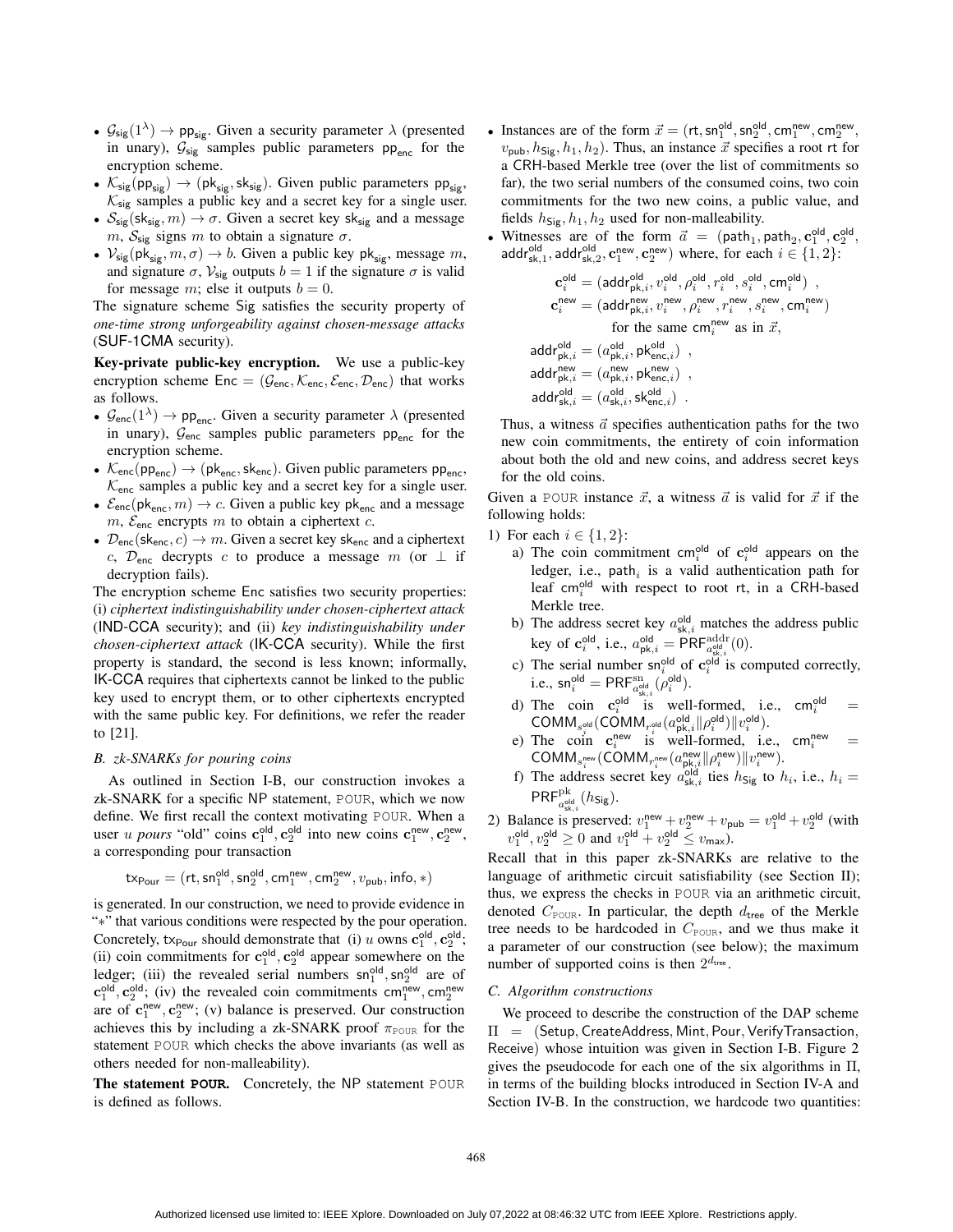Setup • INPUTS: security parameter  $\lambda$ • OUTPUTS: public parameters pp<br>
1) Construct  $C_{\text{POUR}}$  for POUR at security  $\lambda$ . 2) Compute  $(\mathsf{pk}_{\mathtt{POUR}}, \mathsf{vk}_{\mathtt{POUR}}) := \mathsf{KeyGen}(1^\lambda, C_{\mathtt{POUR}}).$ 3) Compute  $pp_{\text{enc}} := \mathcal{G}_{\text{enc}}(1^{\lambda}).$ 4) Compute  $pp_{sig} := \mathcal{G}_{sig}(1^{\lambda})$ . 5) Set  $pp := (p\breve{k}_{\text{POUR}}, v\breve{k}_{\text{POUR}}, pp_{\text{enc}}, pp_{\text{sig}})$ . 6) Output pp. CreateAddress • INPUTS: public parameters pp OUTPUTS: address key pair  $(\textsf{addr}_\textsf{pk}, \textsf{addr}_\textsf{sk})$ 1) Compute  $(\mathsf{pk}_{\mathsf{enc}}, \mathsf{sk}_{\mathsf{enc}}) := \mathcal{K}_{\mathsf{enc}}(\mathsf{pp}_{\mathsf{enc}})$ .<br>2) Randomly sample a PRF<sup>addr</sup> seed  $a_{\mathsf{sk}}$ . 3) Compute  $a_{\rm pk} = \text{PRF}_{a_{\rm sk}}^{\text{addr}}(0)$ .<br>4) Set addr<sub>pk</sub> :=  $(a_{\rm pk}, \text{pk}_{\text{enc}})$ . 5) Set  $\text{addr}_{\text{sk}} := (a_{\text{sk}}, \text{skenc})$ . 6) Output ( $\text{addr}_{pk}$ ,  $\text{addr}_{sk}$ ). Mint • INPUTS: – public parameters pp – coin value  $v \in \{0, 1, \ldots, v_{\text{max}}\}\$  $-$  destination address public key addr<sub>pk</sub> OUTPUTS: coin c and mint transaction txMint 1) Parse addr<sub>pk</sub> as  $(a_{pk}, pk_{enc})$ .<br>2) Randomly sample a PRF<sup>sn</sup> seed  $\rho$ . 3) Randomly sample two COMM trapdoors  $r, s$ . 4) Compute  $k := \text{COMM}_r(a_{\text{pk}}||\rho)$ . 5) Compute cm := COMM<sub>s</sub> $(v||k)$ . 6) Set  $\mathbf{c} := (\text{addr}_{\text{pk}}, v, \rho, r, s, \text{cm}).$ 7) Set  $tx_{Mint} := (cm, v, *)$ , where  $* := (k, s)$ . 8) Output c and txMint. VerifyTransaction • INPUTS: – public parameters pp – a (mint or pour) transaction tx  $-$  the current ledger  $L$ OUTPUTS: bit  $b$ , equals 1 iff the transaction is valid 1) If given a mint transaction  $tx = tx_{\text{Mint}}$ : a) Parse tx<sub>Mint</sub> as  $(\text{cm}, v, *)$ , and  $*$  as  $(k, s)$ . b) Set cm' := COMM<sub>s</sub> $(v||k)$ . c) Output  $b := 1$  if cm = cm', else output  $b := 0$ . 2) If given a pour transaction  $tx = tx_{\text{Pour}}$ :<br>
a) Parse  $tx_{\text{Pour}}$  as  $(rt, \text{sn}_1^{\text{old}}, \text{sn}_2^{\text{old}}, \text{cm}_1^{\text{new}}, \text{cm}_2^{\text{new}}, v_{\text{pub}}, \text{info}, *)$ , and  $*$  as  $(\mathsf{pk}_{\mathsf{sig}}, h_1, h_2, \pi_{\mathsf{POUR}}, \bar{\mathbf{C}}_1, \bar{\mathbf{C}}_2, \sigma).$ b) If  $\mathsf{sn}_1^{\text{old}}$  or  $\mathsf{sn}_2^{\text{old}}$  appears on L (or  $\mathsf{sn}_1^{\text{old}} = \mathsf{sn}_2^{\text{old}}$ ), output  $b := 0$ . c) If the Merkle root rt does not appear on L, output  $b := 0$ . d) Compute  $h_{\text{Sig}} := \text{CRH}(\text{pk}_{\text{sig}})$ . e) Set  $\vec{x} := (rt, sn_1^{\text{old}}, sn_2^{\text{old}}, cm_1^{\text{new}}, cm_2^{\text{new}}, v_{\text{pub}}, h_{\text{Sig}}, h_1, h_2).$ f) Set  $m := (\vec{x}, \pi_{\text{POUR}}, \text{info}, \mathbf{C}_1, \mathbf{C}_2)$ g) Compute  $b := \mathcal{V}_{\text{sig}}(\text{pk}_{\text{sig}}, m, \sigma)$ . h) Compute  $b' := \text{Verify}(\vec{v}_{k_{\text{POUR}}}, \vec{x}, \pi_{\text{POUR}})$ , and output  $b \wedge b'$ . Pour • INPUTS: – public parameters pp – the Merkle root rt - old coins  $\mathbf{c}_1^{\text{old}}, \mathbf{c}_2^{\text{old}}$ - old addresses secret keys addr<sup>old</sup> sk, 1, addr<sup>old</sup> sk, 2 - path path<sub>1</sub> from commitment cm( $\mathbf{c}_1^{\text{old}}$ ) to root rt, path path<sub>2</sub> from commitment cm( $c_2^{\overline{old}}$ ) to root rt – new values  $v_1^{\text{new}}, v_2^{\text{new}}$ – new addresses public keys addr<sup>new</sup>, addr<sup>new</sup> – public value  $v_{\text{pub}}$ – transaction string info • OUTPUTS: new coins  $\mathbf{c}_1^{\text{new}}, \mathbf{c}_2^{\text{new}}$  and pour transaction  $\text{tx}_{\text{Pour}}$ 1) For each  $i \in \{1, 2\}$ : a) Parse  $\mathbf{c}_i^{\text{old}}$  as (addrold,  $v_i^{\text{old}}, v_i^{\text{old}}, p_i^{\text{old}}, r_i^{\text{old}}, s_i^{\text{old}}, \text{cm}_i^{\text{old}})$ . b) Parse addr<sup>old</sup> as  $(a_{\text{sk},i}^{\text{old}}, \text{sk}_{\text{enc},i}^{\text{old}})$ . c) Compute  $\mathsf{sn}_i^{\text{old}} := \mathsf{PRF}_{a_{\mathsf{sk},i}^{\text{old}}}^{\text{old}}(\rho_i^{\text{old}})$ . d) Parse addr<sup>new</sup> as  $(a_{\text{pk},i}^{\text{new}}, \overrightarrow{pk}_{\text{enc},i}^{\text{new}})$ .<br>
e) Randomly sample a PRF<sup>sn</sup> seed  $\rho_i^{\text{new}}$ . new f) Randomly sample two COMM trapdoors  $r_i^{\text{new}}, s_i^{\text{new}}$ . if Randomly sample two COMM trapewolds  $r_i^i$ ,  $s_i$ <br>g) Compute  $k_i^{\text{new}} := \text{COMM}_{r_i^{\text{new}}} (a_{\text{pk},i}^{\text{new}} || \rho_i^{\text{new}})$ . h) Compute  $\mathsf{cm}_i^{\mathsf{new}} := \mathsf{COMM}_{s_i^{\mathsf{new}}}(\widetilde{v}_i^{\mathsf{new}} || k_i^{\mathsf{new}}).$ i) Set  $\mathbf{c}^{\text{new}}_i := (\text{addr}^{\text{new}}_{\text{pk},i}, v^{\text{new}}_i, \overset{\text{new}}{\rho_i}$  is w,  $\overset{\text{new}}{\tau_i}$  is w,  $\text{cm}^{\text{new}}_i$ ).<br>j) Set  $\mathbf{C}_i := \mathcal{E}_{\text{enc}}(\text{pk}^{\text{new}}_{\text{enc},i}, (v^{\text{new}}_i, \overset{\text{new}}{\rho_i}$  is ", ",",",  $s^{\text{new}}_i, s^{\text{new}}_i)$ ). 2) Generate  $(\mathsf{pk}_{\mathsf{sig}}, \mathsf{sk}_{\mathsf{sig}}) := \mathcal{K}_{\mathsf{sig}}(\mathsf{pp}_{\mathsf{sig}})$ . 3) Compute  $h_{\text{Sig}} := \text{CRH}(\text{pk}_{\text{sig}})$ . 4) Compute  $h_1 := \text{PRF}_{a_{\text{el}}^{\text{old}}}^{\text{old}}(h_{\text{Sig}})$  and  $h_2 := \text{PRF}_{a_{\text{el}}^{\text{old}}}^{\text{old}}(h_{\text{Sig}})$ . 5) Set  $\vec{x} := (rt, sn_1^{\text{old}}, sn_2^{\text{old}}, cm_1^{\text{new}}, cm_2^{\text{new}}, v_{\text{pub}}, h_{\text{Sig}}, h_1, h_2)$ . 6) Set  $\vec{a} := (\textsf{path}_1, \textsf{path}_2, \textbf{c}_1^{\textsf{old}}, \textbf{c}_2^{\textsf{old}}, \textsf{a\bar{ddr}}_{\textsf{sk},1}^{\textsf{old}}, \textsf{addr}_{\textsf{sk},2}^{\textsf{old}}, \textbf{c}_1^{\textsf{new}}, \textbf{c}_2^{\textsf{new}}).$ 7) Compute  $\pi_{\text{POUR}} := \text{Prove}(\text{pk}_{\text{POUR}}, \vec{x}, \vec{a})$ .<br>8) Set  $m := (\vec{x}, \pi_{\text{POUR}}, \text{info}, \mathbf{C}_1, \mathbf{C}_2)$ . 9) Compute  $\sigma := \mathcal{S}_{\text{sig}}(\text{sk}_{\text{sig}}, m)$ . 10) Set  $tx_{\text{Pour}} := (rt, \text{sn}_1^{\text{old}}, \text{sn}_2^{\text{old}}, \text{cm}_1^{\text{new}}, \text{cm}_2^{\text{new}}, v_{\text{pub}}, \text{info}, *)$ , where ∗ := (pk<sub>sig</sub>, h<sub>1</sub>, h<sub>2</sub>, π<sub>POUR</sub>, **C**<sub>1</sub>, **C**<sub>2</sub>, σ).<br>
11) Output **c**<sup>new</sup>, **c**<sup>new</sup> and **t**x<sub>Pour</sub>. Receive • INPUTS: – public parameters pp - recipient address key pair  $(\text{addr}_{pk}, \text{addr}_{sk})$ – the current ledger  $\overline{L}$ • OUTPUTS: set of received coins 1) Parse addr<sub>pk</sub> as  $(a_{pk}, pk_{enc})$ .<br>2) Parse addr<sub>sk</sub> as  $(a_{sk}, sk_{enc})$ . 3) For each Pour transaction  $tx_{\text{Pour}}$  on the ledger:<br>
a) Parse  $tx_{\text{Pour}}$  as  $(rt, sn_1^{\text{old}}, sn_2^{\text{old}}, cm_1^{\text{new}}, cm_2^{\text{new}}, v_{\text{pub}}, info, *),$ and  $*$  as  $(\mathsf{pk}_{\mathsf{sig}}, h_1, h_2, \pi_{\text{POUR}}, \mathbf{C}_1, \mathbf{C}_2, \sigma)$ .<br>b) For each  $i \in \{1, 2\}$ : i) Compute  $(v_i,\rho_i,r_i,s_i):=\mathcal{D}_{\mathsf{enc}}(\mathsf{sk}_{\mathsf{enc}},\mathbf{C}_i).$ ii) If Denc's output is not ⊥, verify that: • cm<sup>new</sup> equals COMM<sub>si</sub> ( $v_i$ ||COMM<sub>ri</sub> ( $a_{\text{pk}}$ || $\rho_i$ )); •  $\sin i := \widehat{PRF}_{a_{sk}}^{\text{sn}}(\rho_i)$  does not appear on L. iii) If both checks succeed, output  $\mathbf{c}_i := (\mathsf{addr_{pk}}, v_i, \rho_i, r_i, \hat{s_i}, \mathsf{cm}_i^{\mathsf{new}}).$ 

Fig. 2: Construction of a DAP scheme using zk-SNARKs and other ingredients.

the maximum value of a coin,  $v_{\text{max}}$ , and the depth of the Merkle tree,  $d_{\text{tree}}$ .

#### *D. Completeness and security*

Our main theorem states that the above construction is indeed a DAP scheme.

**Theorem IV.1.** The tuple  $\Pi =$  (Setup, CreateAddress, Mint, Pour, VerifyTransaction, Receive), as defined in Section IV-C, is a complete (cf. Definition III.1) and secure (cf. Definition III.2) DAP scheme.

We provide a proof of Theorem IV.1 in the extended version of this paper [26]. We note that our construction can be modified to yield statistical (i.e., everlasting) anonymity; see the discussion in the extension section of the full version of this paper.

**Remark** (trusted setup). Security of  $\Pi$  relies on a trusted party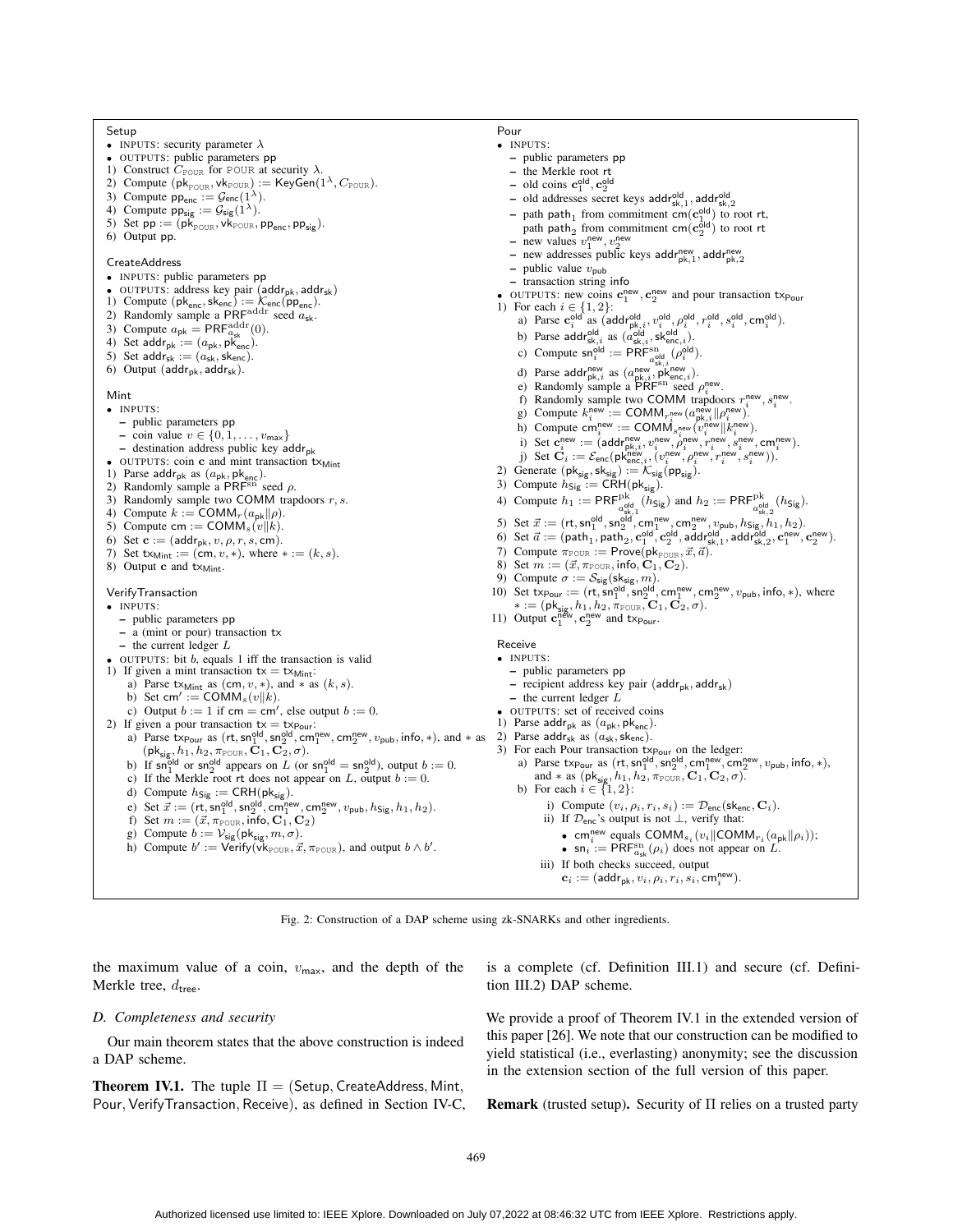running Setup to generate the public parameters (once and for all). This trust is needed for the transaction non-malleability and balance properties but not for ledger indistinguishability. Thus, even if a powerful espionage agency were to corrupt the setup, anonymity will *still* be maintained. Moreover, if one wishes to mitigate the trust requirements of this step, one can conduct the computation of Setup using secure multiparty computation techniques; we leave this to future work.

### V. ZEROCASH

We describe a concrete instantiation of a DAP scheme; this instantiation forms the basis of Zerocash. Later, in Section VI, we discuss how Zerocash can be integrated with existing ledgerbased currencies.

#### *A. Instantiation of building blocks*

We instantiate the DAP scheme construction from Section IV (see Figure 2), aiming at a level of security of 128 bits. Doing so requires concrete choices, described next.

**CRH, PRF, COMM from SHA256.** Let  $H$  be the SHA256 compression function, which maps a 512-bit input to a 256 bit output. We mostly rely on  $H$ , rather than the "full" hash, since this suffices for our fixed-size single-block inputs, and it simplifies the construction of  $C_{\text{POUR}}$ . We instantiate CRH, PRF, COMM via  $H$  (under suitable assumptions on  $H$ ).

First, we instantiate the collision-resistant hash function CRH as  $\mathcal{H}(z)$  for  $z \in \{0,1\}^{512}$ ; this function compresses "two-toone", so it can be used to construct binary Merkle trees.<sup>13</sup>

Next, we instantiate the pseudorandom function  $\text{PRF}_x(z)$  as  $\mathcal{H}(x||z)$ , with  $x \in \{0,1\}^{256}$  as the seed, and  $z \in \{0,1\}^{256}$  as the input.<sup>14</sup> Thus, the derived functions are  $\text{PRF}_{x}^{\text{addr}}(z) :=$  $\mathcal{H}(x\|\overline{0}0\|z)$ , PRF $_x^{\text{sn}}(z) := \mathcal{H}(x\|01\|z)$  and PRF $_x^{\text{pk}}(z) :=$  $\mathcal{H}(x||10||z)$ , with  $x \in \{0,1\}^{256}$  and  $z \in \{0,1\}^{254}$ .

As for the commitment scheme COMM, we only use it in the following pattern:

$$
k := \text{COMM}_r(a_{\text{pk}}||\rho)
$$
  
cm :=  $\text{COMM}_s(v||k)$ 

Due to our instantiation of PRF,  $a_{pk}$  is 256 bits. So we can set  $\rho$  also to 256 bits and r to 256 + 128 = 384 bits; then we can compute  $k := \text{COMM}_r(a_{\text{pk}}||\rho)$  as  $\mathcal{H}(r||[\mathcal{H}(a_{\text{pk}}||\rho)]_{128})$ . Above,  $[\cdot]_{128}$  denotes that we are truncating the 256-bit string to 128 bits (say, by dropping least-significant bits, as in our implementation). Heuristically, for any string  $x \in \{0, 1\}^{128}$ , the distribution induced by  $\mathcal{H}(r||x)$  is  $2^{-128}$ -close to uniform, and this forms the basis of the statistically-hiding property. For computing cm, we set coin values to be 64-bit integers (so that, in particular,  $v_{\text{max}} = 2^{64} - 1$  in our implementation), and then compute cm := COMM<sub>s</sub> $(v||k)$  as  $\mathcal{H}(k||0^{192}||v)$ . Noticeably,

<sup>13</sup>A single exception: we still compute  $h_{\text{Sig}}$  according to the full hash SHA256, rather than its compression function, because there is no need for this computation to be verified by  $C_{\text{POUR}}$ .

above we are *ignoring* the commitment randomness s. The reason is that we already know that  $k$ , being the output of a statistically-hiding commitment, can serve as randomness for the next commitment scheme.

Instantiating the NP statement **POUR**. The above choices imply a concrete instantiation of the NP statement POUR (see Section IV-B). Specifically, in our implementation, POUR checks that the following holds, for each  $i \in \{1, 2\}$ :

• path<sub>i</sub> is an authentication path for leaf cm<sup>old</sup> with respect to root rt, in a CRH-based Merkle tree;

• 
$$
a_{\text{pk},i}^{\text{old}} = \mathcal{H}(a_{\text{sk},i}^{\text{old}} \| 0^{256});
$$

• 
$$
\mathsf{sn}_i^{\mathsf{old}} = \mathcal{H}(a_{\mathsf{sk},i}^{\mathsf{old}} \| 01 \| [\rho_i^{\mathsf{old}}]_{254});
$$

• cm<sup>old</sup> =  $\mathcal{H}(\mathcal{H}(r^{\mathsf{old}}_{i}\Vert[\mathcal{H}(a^{\mathsf{old}}_{\mathsf{pk},i}\Vert\rho^{\mathsf{old}}_{i})]_{128})\Vert 0^{192}\Vert v^{\mathsf{old}}_{i});$ 

• cm<sub>i</sub><sup>new</sup> = 
$$
\mathcal{H}(\mathcal{H}(r_i^{\text{new}}||[\mathcal{H}(a_{\text{pk},i}^{\text{new}}||\rho_i^{\text{new}})]_{128})||0^{192}||v_i^{\text{new}})
$$
; and

•  $h_i = \mathcal{H}(a_{\rm sk,i}^{\rm old} \| 10 \| [h_{\rm Sig}]_{254}).$ 

Moreover, POUR checks that  $v_1^{\text{new}} + v_2^{\text{new}} + v_{\text{pub}} = v_1^{\text{old}} + v_2^{\text{old}}$ , with  $v_1^{\text{old}}, v_2^{\text{old}} \ge 0$  and  $v_1^{\text{old}} + v_2^{\text{old}} < 2^{64}$ .

Finally, as mentioned, in order for  $C_{\text{POUR}}$  to be well-defined, we need to fix a Merkle tree depth  $d_{\text{tree}}$ . In our implementation, we fix  $d_{\text{tree}} = 64$ , and thus support up to  $2^{64}$  coins.

Instantiating Sig. For the signature scheme Sig, we use ECDSA to retain consistency and compatibility with the existing bitcoind source code. However, standard ECDSA is malleable: both  $(r, s)$  and  $(r, -s)$  verify as valid signatures. We use a non-malleable variant, where  $s$  is restricted to the "lower" half" of field elements. While we are not aware of a formal SUF-CMA proof for this variant, its use is consistent with proposals to resolve Bitcoin transaction malleability [29].<sup>15</sup>

Instantiating Enc. For the encryption scheme Enc, we use the key-private Elliptic-Curve Integrated Encryption Scheme (ECIES) [30, 31]; it is one of the few standardized key-private encryption schemes with available implementations.

For further details about efficiently realizing these in the arithmetic circuit for POUR, see the full version of this paper.

## VI. INTEGRATION WITH EXISTING LEDGER-BASED CURRENCIES

Zerocash can be deployed atop any ledger (even one maintained by a central bank.) Here, we briefly detail integration with the Bitcoin protocol. Unless explicitly stated otherwise, in the following section when referring to *Bitcoin*, and its unit of account *bitcoin* (plural bitcoins), we mean the underlying protocol and software, not the currency system. ( The discussion holds, with little or no modification, for many forks of Bitcoin, a.k.a. "altcoins", such as Litecoin.)

By introducing new transaction types and payment semantics, Zerocash breaks compatibility with the Bitcoin network. While Zerocash could be integrated into Bitcoin (the actual currency and its supporting software) via a "flag day" where a supermajority of Bitcoin miners simultaneously adopt the new software, we neither expect nor advise such integration in the near future and suggest using Zerocash in a separate altcoin.

<sup>&</sup>lt;sup>14</sup>This assumption is reminiscent of previous works analyzing the security of hash-based constructions (e.g., [28]). However in this work we assume that a portion of the compression function is the *seed* for the pseudorandom function, rather than using the chaining variable as in [28].

<sup>&</sup>lt;sup>15</sup>In practice, one might replace this ECDSA variant with an EC-Schnorr signature satisfying SUF-CMA security with proper encoding of EC group elements; the performance would be similar.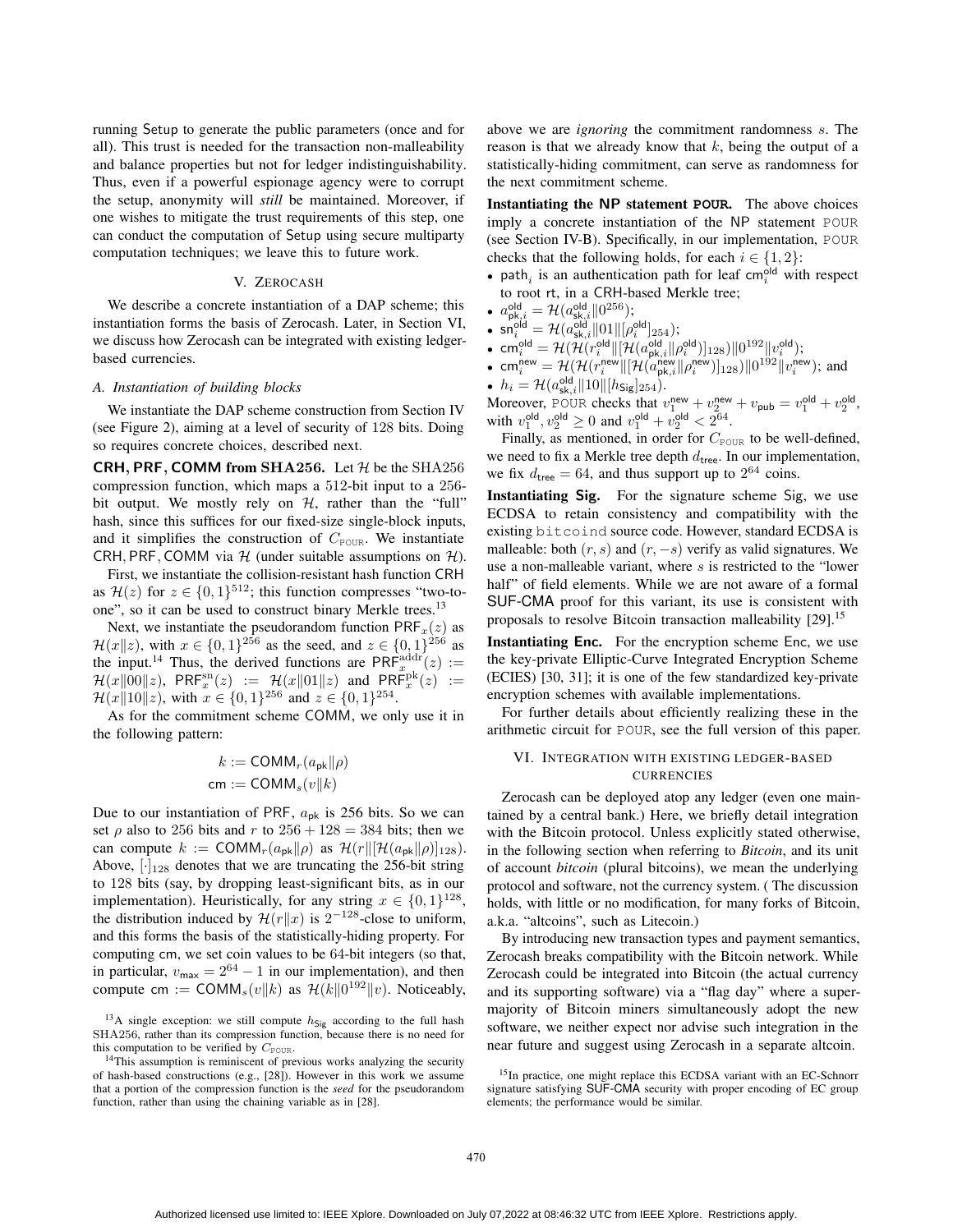Integrating Zerocash into Bitcoin consists of adding a new transaction type, Zerocash transactions, and modifying the protocol and software to invoke Zerocash's DAP interface to create and verify these transactions. Two approaches to doing so are described next, followed by a discussion of anonymizing the network layer.

## *A. Integration by replacing the base currency*

One approach is to alter the underlying system so that all monetary transactions are done using Zerocash, i.e., by invoking the DAP interface and writing/reading the associated transactions in the distributed ledger.

As seen in Section III, this suffices to offer the core functionality of payments, minting, merging, splitting, etc., while assuring users that all transactions using this currency are anonymous. However, this has several drawbacks: all transactions incur the cost of generating a zk-SNARK proof; the scripting feature of Bitcoin is lost; and Bitcoin's ability to spend unconfirmed transactions is lost.

#### *B. Integration by hybrid currency*

A different approach is to extend Bitcoin with a parallel, anonymized currency of "zerocoins," existing alongside bitcoins, using the same ledger, and with the ability to convert freely between the two. The behavior and functionality of regular bitcoins is unaltered; in particular, they may support functionality such as scripting.

In this approach, the Bitcoin ledger consists of Bitcoin-style transactions, containing inputs and outputs [20]. Each input is either a pointer to an output of a previous transaction (as in plain Bitcoin), or a Zerocash pour transaction (which contributes its *public* value,  $v_{\text{pub}}$ , of bitcoins to this transaction). Outputs are either an amount and destination public address/script (as in plain Bitcoin), or a Zerocash mint transaction (which consumes the input bitcoins to produce zerocoins). The usual invariant over bitcoins is maintained and checked in plain view: the sum of bitcoin inputs (including pours'  $v_{\text{pub}}$ ) must be at least the sum of bitcoin outputs (including mints'  $v$ ), and any difference is offered as a transaction fee. However, the accounting for zerocoins consumed and produced is done separately and implicitly by the DAP scheme.

#### *C. Additional anonymity considerations*

Zerocash only anonymizes the transaction ledger. Network traffic used to announce transactions, retrieve blocks, and contact merchants will still leak identifying information (e.g., IP addresses). Thus users need some anonymity network to safely use Zerocash. The most obvious way to do this is via Tor [32]. Given that Zerocash transactions are not low latency themselves, Mixnets (e.g., Mixminion [33]) are also a viable way to add anonymity (and one that is not as vulnerable to traffic analysis as Tor). Using mixnets that provide email-like functionality has the added benefit of providing an out-of-band notification mechanism as a replacement to Receive.

Additionally, although in theory all users have a single view of the block chain, a powerful attacker could potentially

fabricate an additional block *solely* for a targeted user. Spending any coins with respect to the updated Merkle tree in this "poison-pill" block will uniquely identify the targeted user. To mitigate such attacks, users should check with trusted peers their view of the block chain and, for sensitive transactions, only spend coins relative to blocks further back in the ledger (since creating the illusion for multiple blocks is far harder).

### VII. EXPERIMENTS

To measure the performance of Zerocash, we ran several experiments. First, we benchmarked the performance of the zk-SNARK for the NP statement POUR (Section VII-A) and of the six DAP scheme algorithms (Section VII-B). Second, we studied the impact of a higher block verification time via a simulation of a Bitcoin network (Section VII-C).

#### *A. Performance of zk-SNARKs for pouring coins*

Our zk-SNARK for the NP statement POUR is obtained by constructing an arithmetic circuit  $C_{\text{POUR}}$  for verifying POUR, and then invoking the generic implementation of zk-SNARK for arithmetic circuit satisfiability of [16] (see Section II-C). The arithmetic circuit  $C_{\text{POUR}}$  is built from scratch and handoptimized to exploit nondeterministic verification and the large field characteristic.

Figure 3 reports performance characteristics of the resulting zk-SNARK for POUR. This includes three settings: singlethread performance on a laptop machine; and single-thread and multi-thread performance on a desktop machine. (The time measurements are the average of 10 runs, with standard deviation under 2.5%.)

## *B. Performance of Zerocash algorithms*

In Figure 4 we report performance characteristics for each of the six DAP scheme algorithms in our implementation. Note that these numbers do not include the costs of maintaining the Merkle tree because doing so is not the responsibility of these algorithms. Moreover, for VerifyTransaction, we separately report the cost of verifying mint and pour transactions and, in the latter case, we exclude the cost of scanning  $L$  (as this cost depends on L). Finally, for the case of Receive, we report the cost to process a given pour transaction in L.

#### *C. Large-scale network simulation*

Because Bitcoin mining typically takes place on dedicated GPUs or ASICs, the CPU resources to execute the DAP scheme algorithms are often of minimal consequence to network performance. There is one potential exception to this rule: the VerifyTransaction algorithm must be run by all of the network nodes in the course of routine transaction validation. The time it takes to perform this verification can have significant impact on network performance.

In the Zerocash implementation (as in Bitcoin), every Zerocash transaction is verified at each hop as it is forwarded though the network and, potentially, again when blocks containing the transaction are verified. Verifying a block consists of checking the proof of work and validating the contained transactions.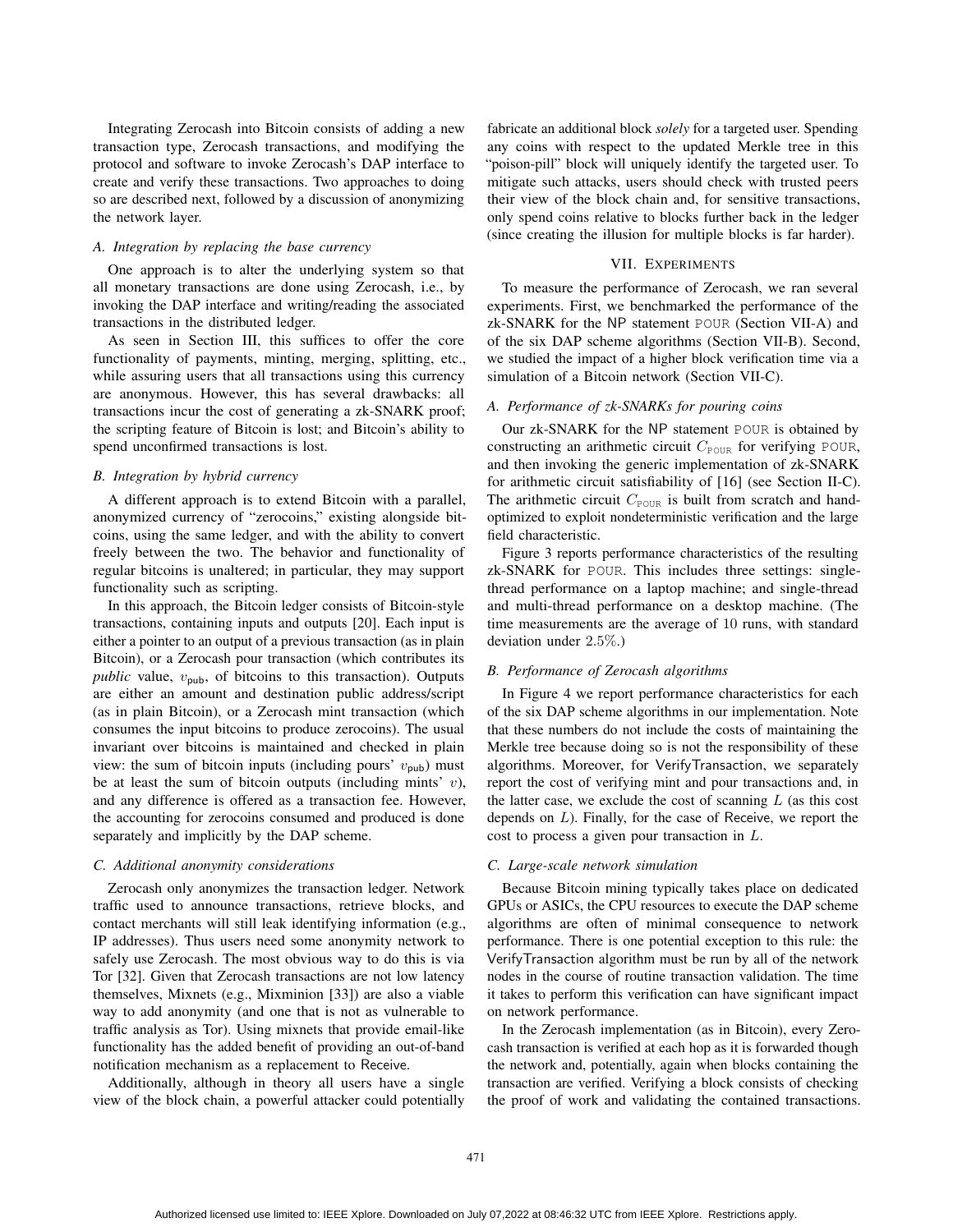|        |                  | Intel                         | Intel                        |             |
|--------|------------------|-------------------------------|------------------------------|-------------|
|        |                  | Core i7-2620M                 | Core i7-4770                 |             |
|        |                  | @ 2.70GHz                     |                              | @ 3.40GHz   |
|        |                  | 12GB of RAM                   |                              | 16GB of RAM |
|        |                  | thread                        | 1 thread                     | 8 threads   |
| KeyGen | Time             | $7 \text{ min } 48 \text{ s}$ | $5 \text{ min}$ 17 s         | 4 min 11 s  |
|        | Proving key      | 896 MiB                       |                              |             |
|        | Verification key | 749 B                         |                              |             |
| Prove  | Time             | 2 min 55 s                    | $2 \text{ min } 2 \text{ s}$ | 1 min 3 s   |
|        | Proof            |                               | 288B                         |             |
| Verify | Time             | $8.5 \,\mathrm{ms}$           | $5.4 \,\mathrm{ms}$          |             |

Fig. 3: Performance of our zk-SNARK for the NP statement POUR. ( $N = 10, \sigma \leq 2.5\%)$ 

Thus Zerocash transactions may take longer to spread though the network and blocks containing Zerocash transactions may take longer to verify. While we are concerned with the first issue, the potential impact of the second issue is cause for greater concern. This is because Zerocash transactions cannot be spent until they make it onto the ledger.

Because blocks are also verified at each hop before they are forwarded through the network, delays in block verification slow down the propagation of new blocks through the network. This causes nodes to waste CPU-cycles mining on out-of-date blocks, reducing the computational power of the network and making it easier to mount a "51% attack" (dishonest majority of miners) on the distributed ledger.

It is a priori unclear whether this potential issue is a real concern. Bitcoin caches transaction verifications, so a transaction that was already verified when it propagated through the network need not be verified again when it is seen in a block. The unknown is what percentage of transactions in a block are actually in any given node's cache. We thus conduct a simulation of the Bitcoin network to investigate both the time it takes Zerocash transactions to make it onto the ledger and establish the effects of Zerocash transactions on block verification and propagation. We find that Zerocash transactions can be spent reasonably quickly and that the effects of increased block validation time are minimal.

Simulation design. Because Zerocash requires breaking changes to the Bitcoin protocol, we cannot test our protocol in the live Bitcoin network or even in the dedicated testnet. We must run our own private testnet. For efficiency and cost reasons, we would like to run as many Bitcoin nodes as possible on the least amount of hardware. This raises two issues. First, reducing the proof of work to practical levels while still preserving a realistic rate of new blocks is difficult (especially on virtualized hardware with variable performance). Second, the overhead of zk-SNARK verification prevents us from running many Bitcoin

| Intel Core i7-4770 @ 3.40GHz with 16GB of RAM (1 thread) |                          |                              |  |  |
|----------------------------------------------------------|--------------------------|------------------------------|--|--|
| Setup                                                    | Time                     | $5 \text{ min} 17 \text{ s}$ |  |  |
|                                                          | pp                       | 896 MiB                      |  |  |
| <b>CreateAddress</b>                                     | Time                     | $326.0 \,\text{ms}$          |  |  |
|                                                          | addr <sub>ok</sub>       | 343B                         |  |  |
|                                                          | $addr_{sk}$              | 319B                         |  |  |
| Mint                                                     | Time                     | $23 \,\mu s$                 |  |  |
|                                                          | $Coin$ $c$               | 463B                         |  |  |
|                                                          | $tx_{\text{Mint}}$       | 72B                          |  |  |
| Pour                                                     | Time                     | 2 min 2.01 s                 |  |  |
|                                                          | $tx_{Pour}$              | $996B^{16}$                  |  |  |
| <b>VerifyTransaction</b>                                 | mint                     | $8.3 \,\mu s$                |  |  |
|                                                          | pour (excludes $L$ scan) | $5.7$ ms                     |  |  |
| Receive                                                  | Time (per pour tx)       | 1.6 <sub>ms</sub>            |  |  |

Fig. 4: Performance of Zerocash algorithms.  $(N = 10, \sigma \leq 2.5\%^{17})$ 

nodes on one virtualized server.

The frequency of new blocks can be modeled as a Poisson process with a mean of  $\Lambda_{block}$  seconds. To generate blocks stochastically, we modify bitcoind to fix its block difficulty at a trivial level and run a Poisson process, on the simulation control server, which trivially mines a block on a randomly selected node. This preserves the distribution of blocks, without the computational overhead of a real proof of work. Another Poisson process triggering mechanism, with a different mean  $\Lambda_{tx}$ , introduces new transactions at random network nodes.

To differentiate which transactions represent normal Bitcoin expenditures vs. which contain Zerocash pour transactions, simulated Zerocash transactions pay a unique amount of bitcoins (we set this value arbitrarily at 7 BTC). If a transaction's output matches this preset value, and it is not in verification cache, then our modified Bitcoin client inserts a 10 ms delay simulating the runtime of VerifyTransaction.<sup>18</sup> Otherwise transactions are processed as specified by the Bitcoin protocol. We vary the amount of simulated Zerocash traffic by varying the number of transactions with this particular output amount. This minimizes code changes and estimates only the generic impact of verification delays and not of any specific implementation choice.

Methodology. Recent research [17] suggests that the Bitcoin network contains 16,000 distinct nodes though most are likely no longer participating: approximately 3,500 are reachable at any given time. Each node has an average of 32 open connections to randomly selected peers. As of November 2013, the peak observed transaction rate for Bitcoin is slightly under one transaction per second [34].

In our simulation, we use a 1000-node network in which each node has an average of 32 peers, transactions are generated with a mean of  $\Lambda_{tx} = 1$  s, a duration of 1 hour, and a variable percentage  $\epsilon$  of Zerocash traffic. To allow for faster experiments, instead of generating a block every 10 minutes as in Bitcoin, we create blocks at an average of every  $\Lambda_{block} = 150$  s (as in Litecoin, a popular altcoin).

<sup>&</sup>lt;sup>16</sup>346 B of this are due to the ciphertexts  $C_1, C_2$ . Future implementations may significantly reduce this overhead or discard these (cf. Section VI-C).

<sup>&</sup>lt;sup>17</sup>We note that  $\sigma$  for both Mint and VerifyTransaction (mint) is higher than 2.5% due to the variability at such short timescales. Respectively, it is 3.3 µs and 1.9 µs.

<sup>&</sup>lt;sup>18</sup>Subsequent optimizations lowered the cost of VerifyTransaction below this, after our experiments.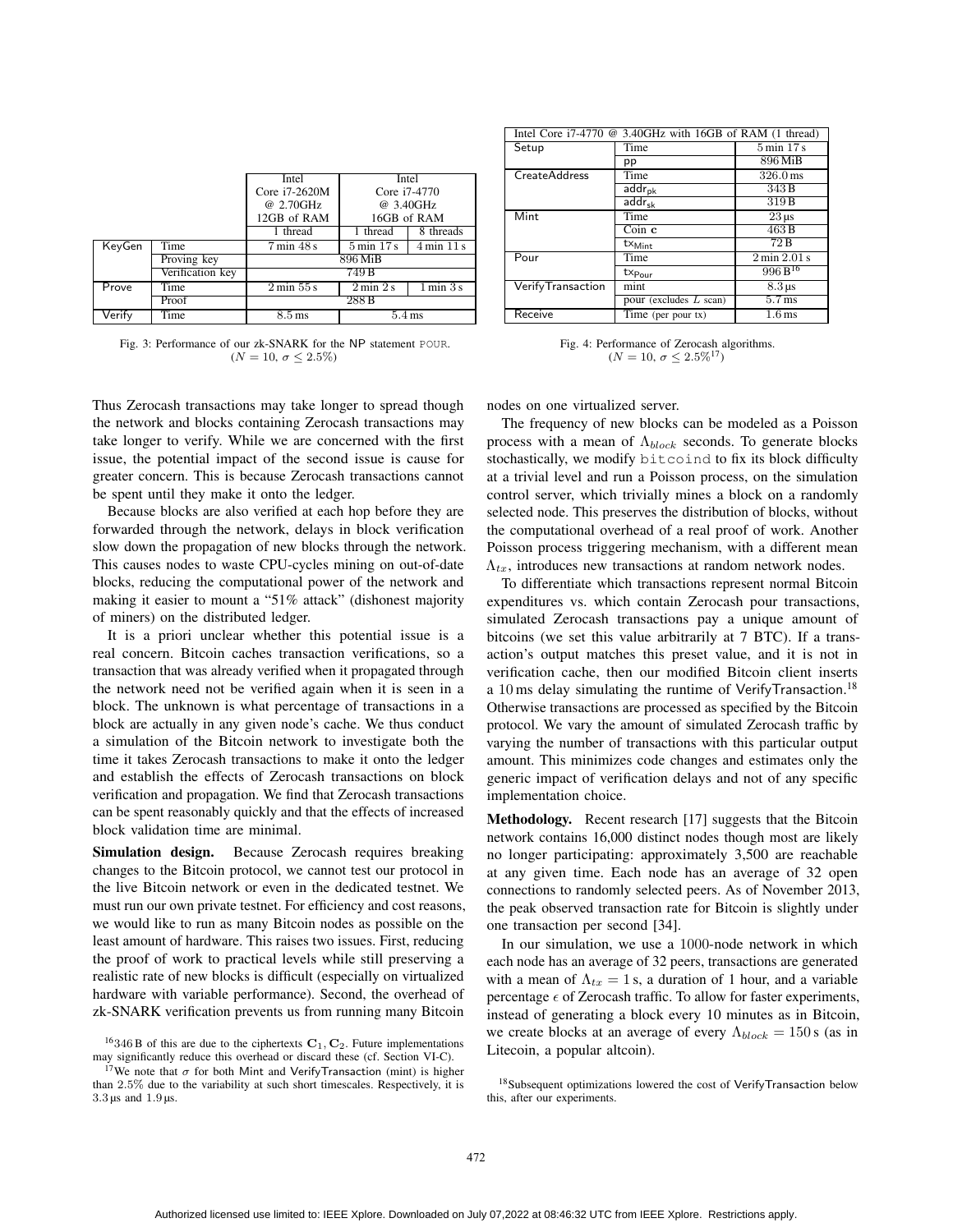

Fig. 5: The average values of the three metrics we study, as a function of  $\epsilon$ , the percentage of transactions that are Zerocash transactions. Note that, in (a), latency is undefined when  $\epsilon = 0$  and hence omitted.

We run our simulation for different traffic mixes, where  $\epsilon$  indicates the percentage of Zerocash transactions and  $\epsilon \in$ {0%, 25%, 50%, 75%, 100%}. Each simulation is run on 200 Amazon EC2 general-purpose m1.medium instances, in one region on a 10.10./16 private network. On each instance, we deploy 5 instances of bitcoind.

Results. Transactions are triggered by a blocking function call on the simulation control node that must connect to a random node and wait for it to complete sending a transaction. Because the Poisson process modeling transactions generates delays between such calls and not between the exact points when the node actuals sends the transactions, the actual transaction rate is skewed. In our experiments the real transaction rate shifts away from our target of one per second to an average of one every 1.4 seconds.

In Figure 5 we plot three metrics for  $\epsilon \in \{0\%, 25\%, 50\%, \ldots\}$ 75%, 100%}. Each is the average defined over the data from the entire run of the simulation for a given  $\epsilon$  (i.e., they include multiple transactions and blocks).<sup>19</sup> *Transaction latency* is the interval between a transaction's creation and its inclusion in a block. *Block propagation time* comes in two flavors: 1) the average time for a new block to reach a node computed over the times for all nodes, and 2) the same average computed over only the last node to see the block.

*Block verification time* is the average time, over all nodes, required to verify a block. If verification caching was not effective, we would expect to see a marked increase in both block verification time and propagation time. Since blocks occur on average every 150 s, and we expect approximately one transaction each second, we should see  $150 \times 10 \text{ ms} =$ 1500 ms of delay if all transactions were non-cached Zerocash transactions. Instead, we see worst case 80 ms and conclude caching is effective. This results in a negligible effect on block propagation (likely because network operations dominate).

The time needed for a transaction to be confirmed, and hence

spendable, is roughly 190 s. For slower block generation rates (e.g., Bitcoin's block every 10 minutes) this should mean users must wait only one block before spending received transactions.

### VIII. OPTIMIZATIONS AND EXTENSIONS

See the extended version of this paper [26] for extensions on everlasting anonymity, batched Merkle tree updates, faster block propagation, and scaling to  $2^{64}$  serial numbers.

## IX. CONCURRENT WORK

Danezis et al. [19] suggest using zk-SNARKs to reduce proof size and verification time in Zerocoin. Our work differs from [19] in both supported functionality and scalability.

First, [19]'s protocol, like Zerocoin, only supports fixed-value coins, and is best viewed as a decentralized mix. Instead, we define, construct, and implement a full-fledged decentralized electronic currency, which provides anonymous payments of any amount.

Second, in [19], the complexity of the zk-SNARK generator, prover, and verifier all scale superlinearly in the number of coins, because their arithmetic circuit computes, *explicitly*, a product over all coins. In particular, the number of coins "mixed together" for anonymity cannot be large. Instead, in our construction, the respective complexities are polylogarithmic, polylogarithmic, and constant in the number of coins; our approach supports a practically-unbounded number of coins.

#### X. CONCLUSION

Decentralized currencies should ensure a user's privacy from his peers when conducting legitimate financial transactions. Zerocash provides such privacy protection, by hiding user identities, transaction amounts, and account balances from public view. This, however, may be criticized for hampering accountability, regulation, and oversight. Yet, Zerocash need not be limited to enforcing the basic monetary invariants of a currency system. The underlying zk-SNARK cryptographic proof machinery is flexible enough to support a wide range of policies. It can, for example, let a user prove that he paid his due taxes on all transactions *without* revealing those transactions, their amounts, or even the amount of taxes paid. As long

<sup>&</sup>lt;sup>19</sup>Because our simulated Bitcoin nodes ran on shared EC2 instances, they were subject to variable external load, limiting the benchmark precision. Still, it clearly demonstrates that the mild additional delay does not cause catastrophic network effects.